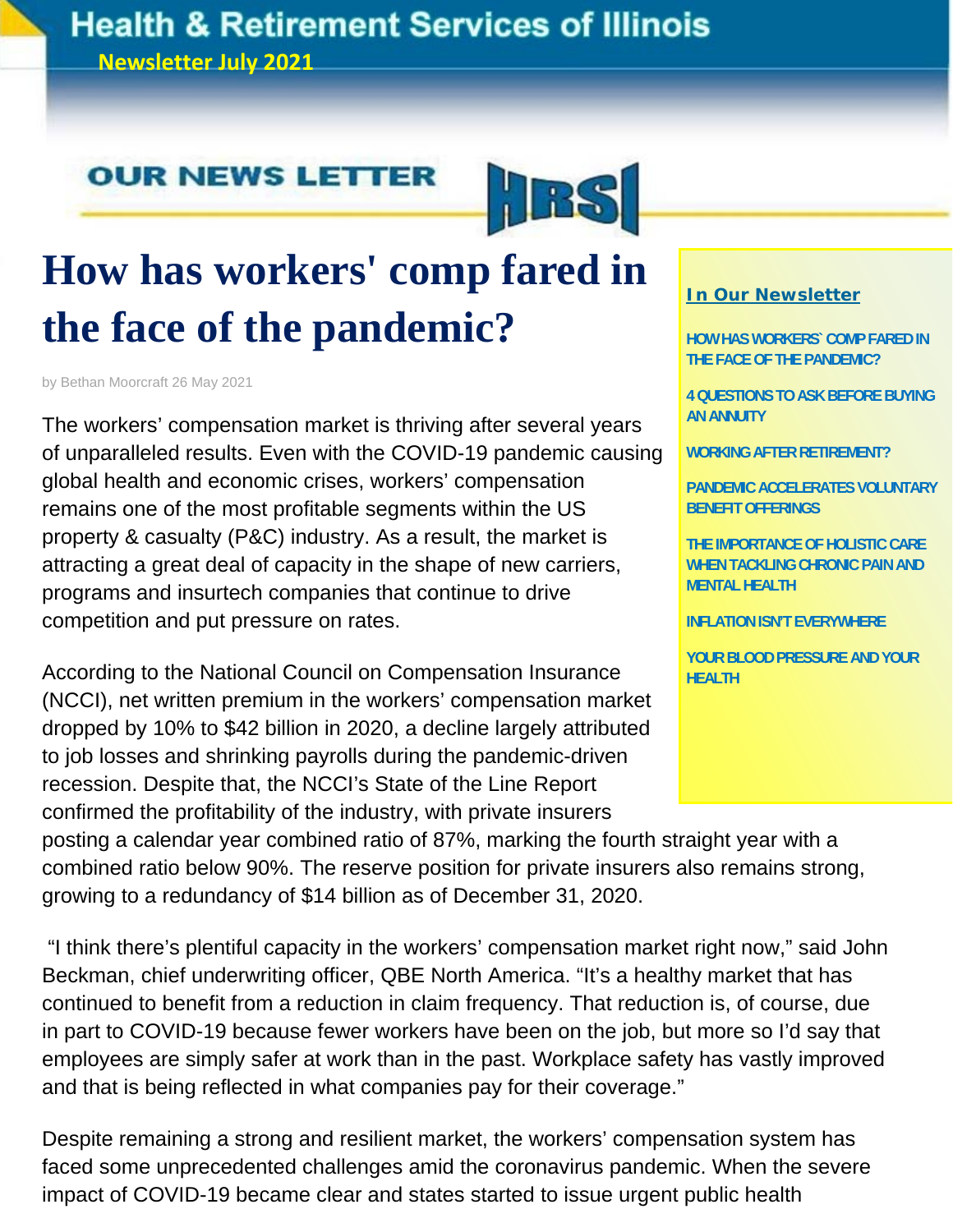#### www.healthcareil.com **Page | 2**

guidance and stay-at-home orders, many carriers had to scramble and reposition some of their underwriting standards.

"Many class codes, especially those in high-contact industries, were evaluated to determine whether they could be underwritten safely," said Matt Zender (pictured immediately above), senior vice president, workers' compensation strategy at AmTrust Financial Services, Inc. "Carriers also quickly had to pivot to create protocols to allow for appropriate absorption of regulatory changes, many of which were occurring rapidly and disparately, as individual states varied in their approaches. Additionally, carriers had to complete extensive reviews of their claims operations to ensure that changes to compensability presumptions were contemplated properly."

As for COVID-19 claims, the NCCI reported that workers hurt by the coronavirus made more than 45,000 claims in 2020, with more than 95% of those claims costing less than \$10,000. Hardest hit were workers in nursing homes, hospitals, clinics, and other healthcare settings along with first responders, which all together accounted for 75% of the claims. Carriers reported \$260 million in total COVID-19 incurred losses in 2020, with the costliest 1% of those claims accounting for 60% of pandemic-related loss dollars.

The potential longer-term impacts of the COVID-19 pandemic remain to be seen. Andy Shaw (pictured top), executive vice president, managing partner of PMC Insurance Group, commented: "How quickly the recovery of getting payrolls back to the first quarter of 2020, how those workers that did get COVID with long-haul symptoms fare, and the ultimate impact of the claims costs, along with the employment shift to a higher level of remote workforce and the rapid hiring of the on-demand industry, will all be important factors for long-term impact."

Over the past year, there have also been significant advancements in technology throughout the workers' compensation value chain, from the use of video conferencing for loss assessment and risk management, to digital distribution of products, and virtual claims assessments, nurse triage services and telehealth options on the back-end.

At the same time, employers are also using technology to create safer work environments and therefore reduce their workers' compensation risks. Glen Backus (pictured below), chief business development officer at Davies, gave the example of wearables and ergonomics programs, which more and more employers across the nation are piloting with the goal of improving work safety.

"The wearables are smart watches or any device with smart sensors worn on the body," he explained. "The devices allow companies to monitor and analyze movements, but also vibrate or alert the employee when a specific range of motion is exceeded or an increase in lifting is detected. While this is only speculation, you can expect insurance carriers in the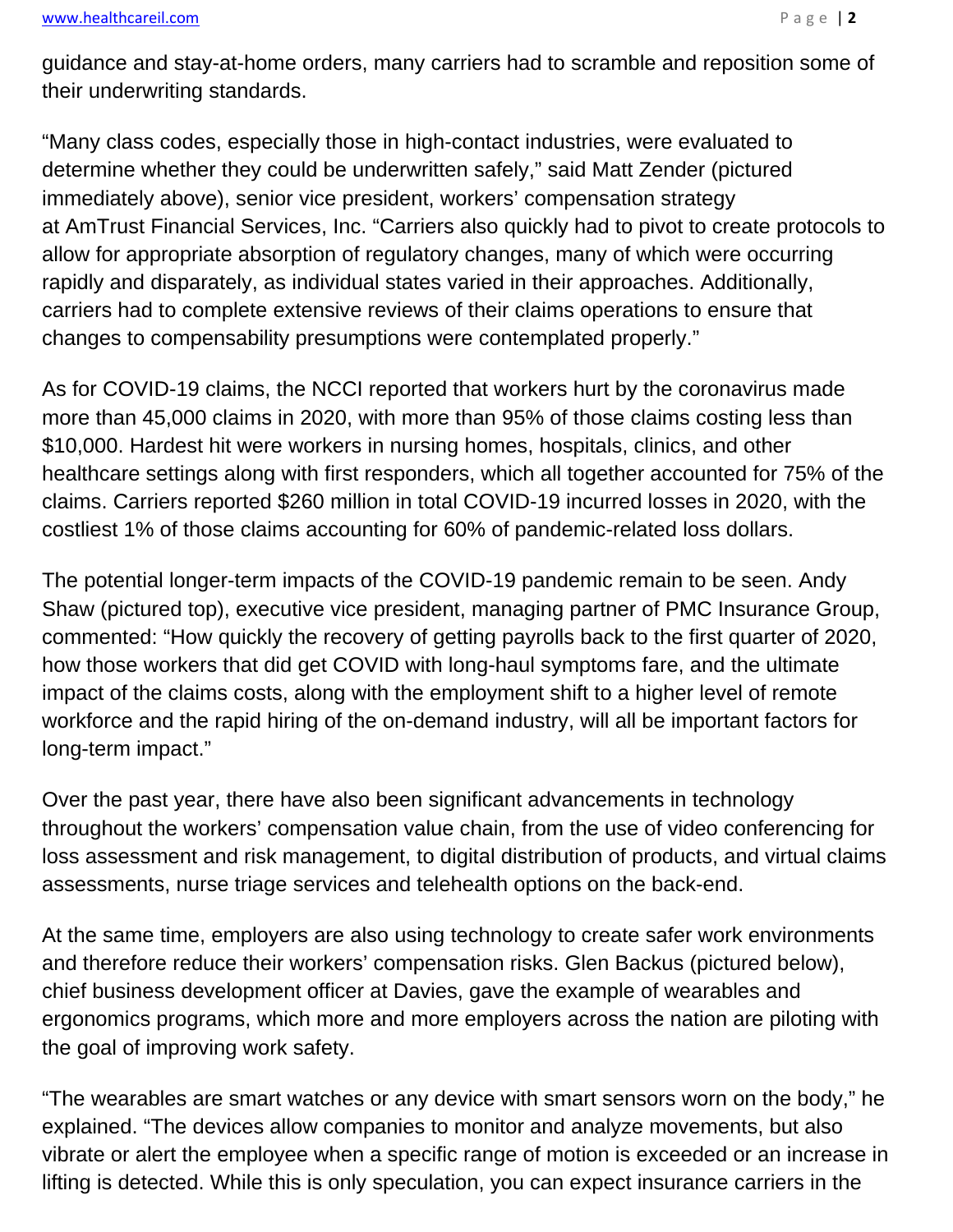#### www.healthcareil.com **Page | 3**

future to offer premium discounts for a company to implement a wearables program, like auto insurers offering safe driving discounts for the plug-in 'snapshot'."

Suffice to say, there's a lot going on in the workers' compensation market, and there are more challenges to come as the workforce continues to evolve and the impacts of emerging risks like the gig economy and the legal marijuana market are realized. What's promising is that the workers' compensation market continues to demonstrate its resilience. It has come through a global pandemic almost unscathed, so its odds look favorable for future success.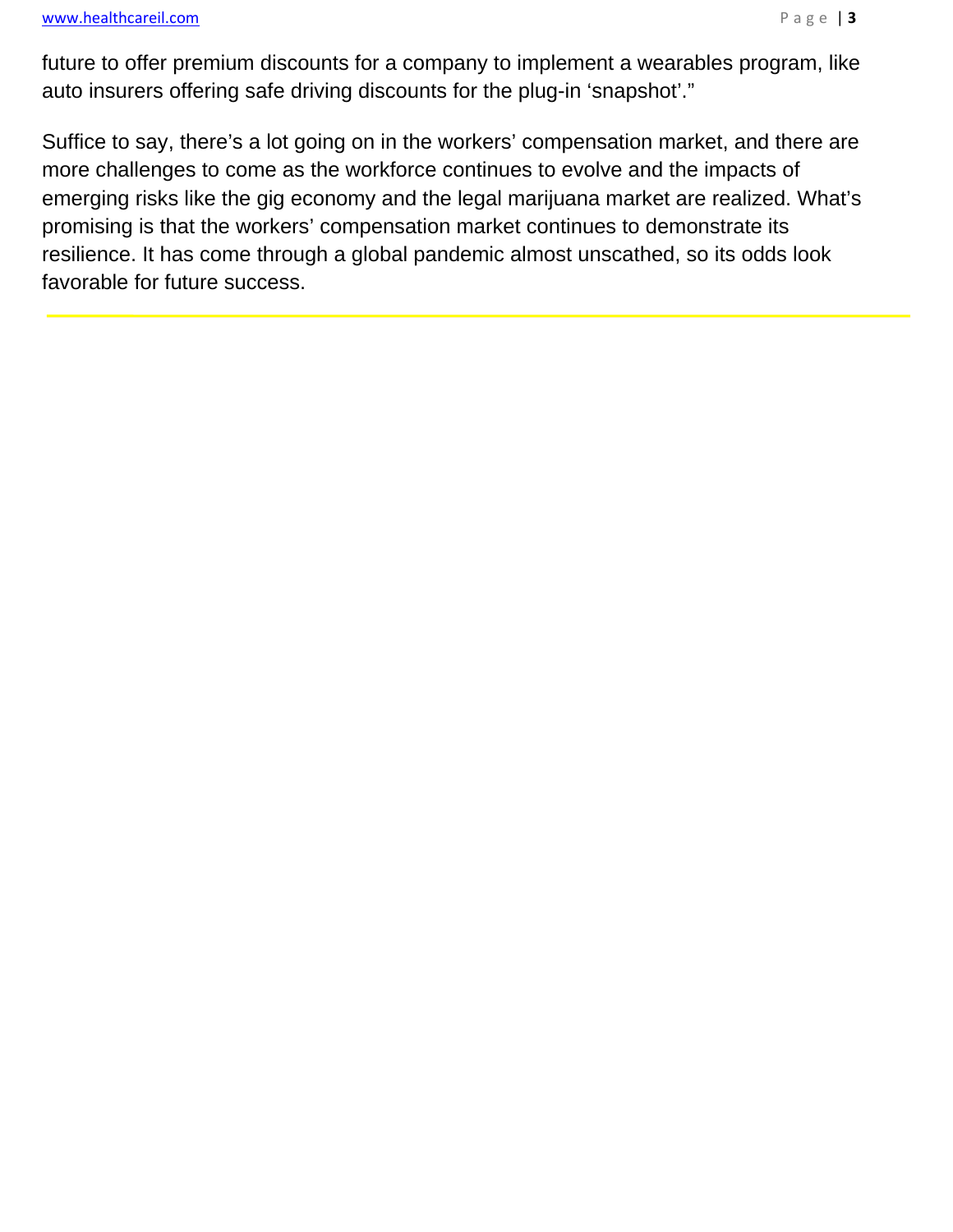# **4 Questions to Ask Before Buying an Annuity**

If you've started to research ways to generate income in retirement, you've likely encountered some conflicting opinions about annuities. Some see them as welcome security, while others rail against their complexity and fees. The truth is, certain types can be beneficial for turning some of your savings into guaranteed retirement income (subject to the claims-paying ability of the insurer) if you educate yourself on the benefits and know how to avoid pitfalls, if any, for the type of annuity you're considering.

Here are four questions you can ask to understand the differences between various types of annuities and decide whether they make sense for your retirement.

#### **1. What kind of annuity is it?**

The first thing to know is that there are many types of annuities. Generally, annuities are contracts with an insurance company. Some can be used to save for retirement. Others can be used to help guard against the perils of outliving your assets. There are three major categories of annuities: fixed, indexed, and variable annuities.

#### **Fixed immediate annuities**

With these annuities, you give a lump sum in the form of a premium payment (purchase payment) to an insurance company, and in exchange you receive a monthly payment. Importantly, the premium payment is *irrevocable*—once you turn it over, you won't have access again to your premium. On the flip side, the company guarantees you a monthly payment for the fixed period you've chosen, for the rest of your life, or for the life of you and your spouse. These annuities are relatively straightforward and have explicit costs or fees, and can work well in combination with a portfolio of investments. There are two kinds:

- *Single premium immediate annuities* can begin paying you a consistent amount each month soon after you buy them. These payments continue, typically for life, regardless of future interest rates or market performance.
- *Deferred income annuities* allow you to choose a point in the future when you want the payments to start generally, 13 months to 40 years from the initial purchase. Other than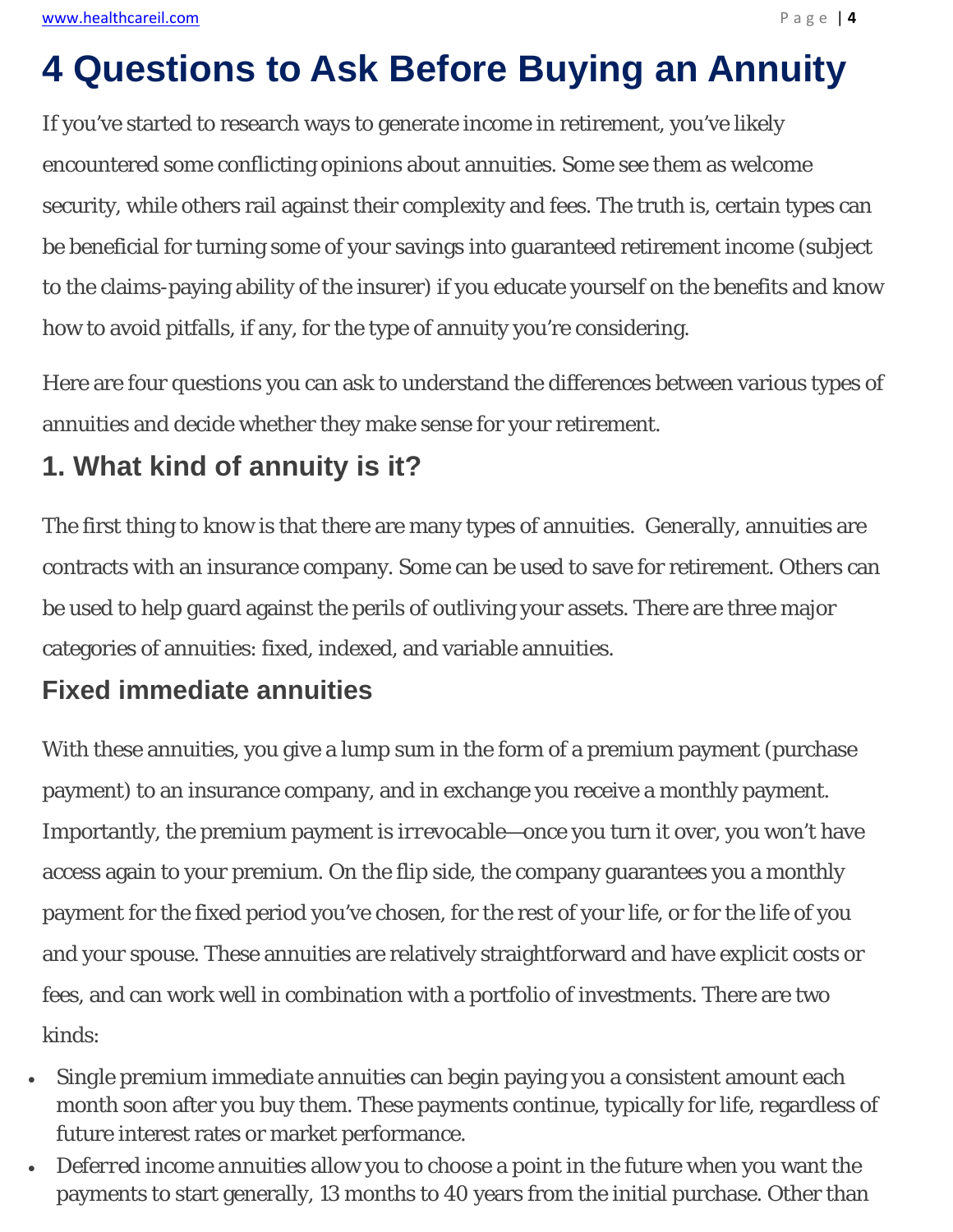that, they operate like immediate annuities. Generally, an efficient approach is to purchase it at age 65 and start taking income around age 85 (the longer time horizon increases the income potential). That said, you should take *your* life expectancy into account before implementing this or any strategy.

Keep in mind that regardless of which type you choose, the annuity guarantees are subject

to the financial strength and claims-paying ability of the issuing insurance company.

#### **Deferred Annuities**

Some tax-deferred retirement savings vehicles incorporate investments into your insurance contract to give you the opportunity to participate in any potential market growth. Here again, there are two types:

- *Fixed indexed annuities* (FIAs) track an index, and your potential profit is capped at a certain level. One downside of FIAs is that you can underperform conservative investments during years with poor market performance. An upside is that in good markets, you may outperform conservative investments. Also, some fixed indexed annuities won't allow the value of your original principal to fall unless you make a withdrawal.
- *Variable annuities* allow you to invest in underlying sub-accounts. Given the market exposure, it is possible to lose money.

FIAs and variable annuities are generally more complex than fixed immediate and deferred income annuities, in part because they generally offer a variety of optional features, or "riders," for a fee, including guaranteed lifetime withdrawals benefits (also called "living benefits") and death benefits. They may also include a more complex series of terms, guaranteed payout amounts, income floors, and other features.

Unlike fixed immediate and deferred income annuities, FIAs and variable annuities that can include optional living benefits don't require that you turn over an irrevocable lump sum. But in exchange for this flexibility, the provider may impose surrender charges—that is, early withdrawal fees—or may reduce income benefits if you withdraw more than a certain amount each year.

FIAs and variable annuities allow you to convert your assets into a series of periodic payments (annuitization) for life or a specific period of time. There is no cost for this option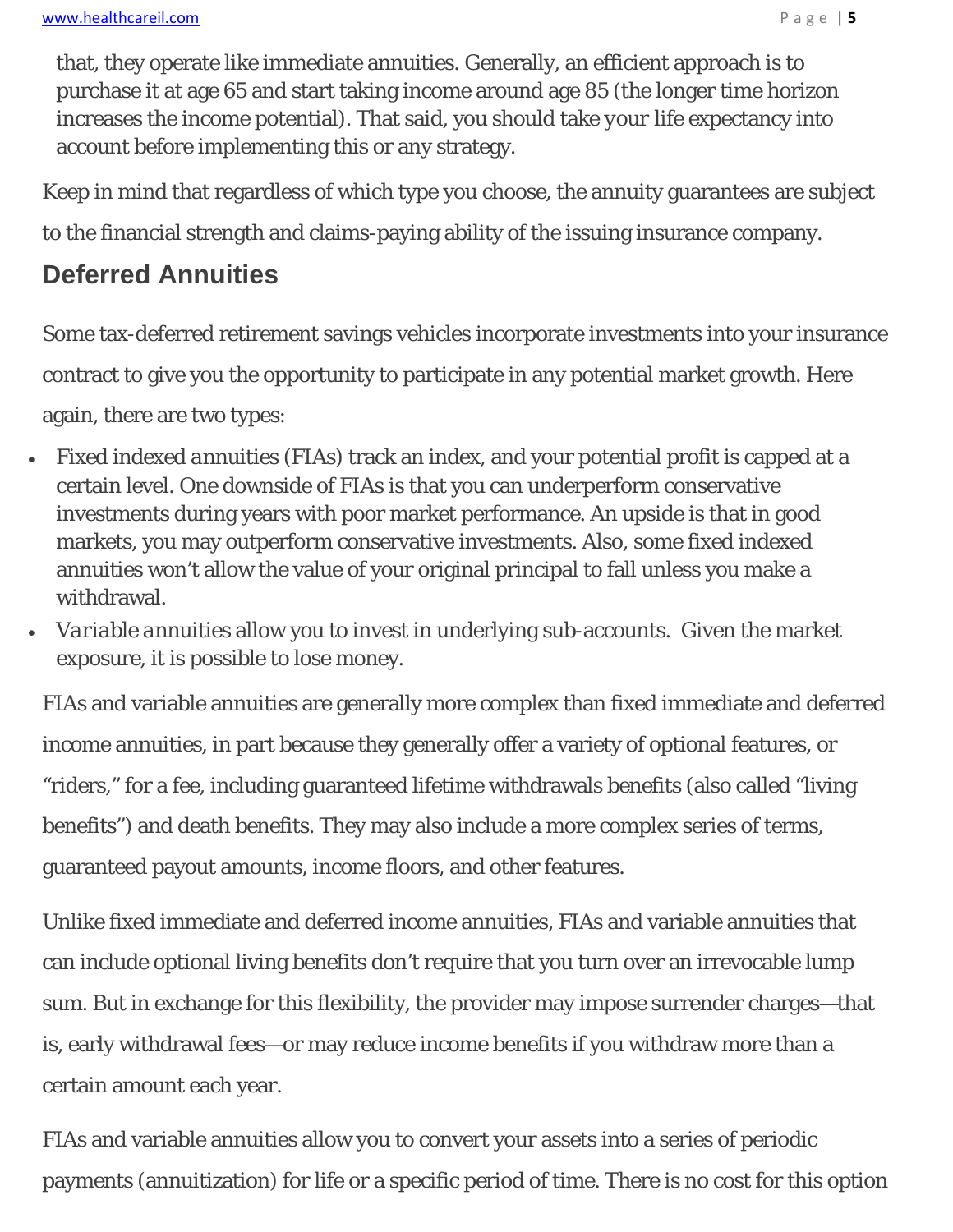and you give up control of your assets. Many FIAs and variable annuities offer an optional living benefit rider that allows you to withdraw money each year (after a set period of time determined by the rider) whenever you choose. Often, depending on the contract, the rider stipulates that you can take a guaranteed withdrawal amount every year for as long as you, or you and your spouse, are alive. Again, it's critical to understand and ask as many questions as you need to understand the details and costs.

 As with income annuities, the guarantees of fixed indexed annuities and variable annuities, along with any optional riders purchased, are subject to the financial strength and claimspaying ability of the issuing insurance company.

It's also helpful to know that, generally, any growth of your original principal, when withdrawn, will be taxed as ordinary income and may be subject to an early withdrawal penalty if take before age 59 ½.

#### **2. How much will the annuity cost?**

The cost of an annuity depends on which kind you're considering. Payout annuities and fixed indexed annuities do not have explicit costs; FIAs and variable annuities do and also charge an additional cost for any optional benefits elected, including living benefit riders. The table below gives you an idea of how much those explicit costs might run you. For example, a fixed index annuity with a guaranteed lifetime rider can range from 1% to 3% of the contract value. Though the average cost of a variable annuity is 2.3%, costs *can* exceed 3 percent.

|                                | Mortality, Expense and Administration<br>(ME&A) Fees | <b>Investment</b><br><b>Management Fees*</b> | <b>Living Benefit</b><br>Rider** | <b>Total</b> |
|--------------------------------|------------------------------------------------------|----------------------------------------------|----------------------------------|--------------|
| <b>Fixed income</b><br>annuity | <b>NA</b>                                            | NA                                           | <b>NA</b>                        | <b>NA</b>    |
| <b>Deferred</b> income         | <b>NA</b>                                            | <b>NA</b>                                    | <b>NA</b>                        | <b>NA</b>    |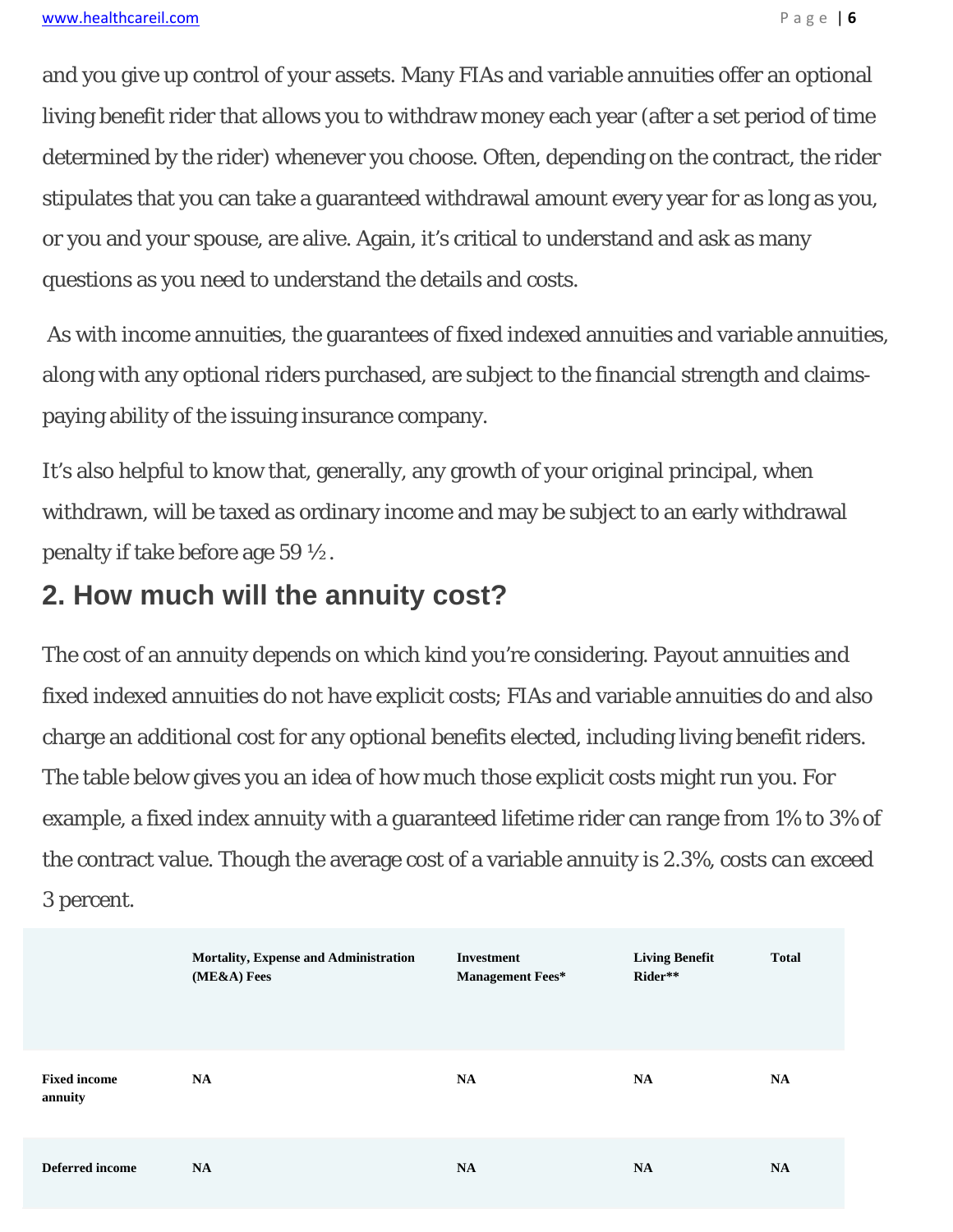| annuity                             |                 |             |                 |                  |
|-------------------------------------|-----------------|-------------|-----------------|------------------|
| <b>Fixed index annuity</b><br>(FIA) | NA              | NA          | NA              | NA               |
| FIA with living<br>benefit          | NA              | NA          | $0.5\% - 1.5\%$ | $0.5% -$<br>1.5% |
| Variable annuity<br>(VA)            | $0.3\% - 1.5\%$ | $0\% - 3\%$ | NA              | $0.3% -$<br>4.5% |
| VA with living<br>benefit           | $0.3\% - 1.5\%$ | $0\% - 3\%$ | $0.5\% - 1.5\%$ | $0.8\% -$<br>6%  |

Source: Schwab Center for Financial Research with data from Annuity.org and Beacon Research, as of August 2019. The above table is hypothetical and provided for illustrative purposes only. It is not intended to represent any specific product.

\*Fees associated with the sub-accounts available for investment within a variable annuity.

\*\*Living benefit rider costs generally are a percentage that is assessed against an "income base," and deducted from contract value on either a quarterly or annual basis. The income base may be higher than contract value, which would increase the cost of the rider.

It's also worth noting that annuity companies generally pay commissions to the brokers who recommend them. The commissions are generally built into the annuity contract, so the consumer isn't paying it directly, but fees and expenses are generally built into the contract to cover the fee the salesperson earns. You might consider asking the annuity salesperson or your advisor how—and how much—they're paid, for the types of annuities they recommend.

#### **3. What are the tradeoffs?**

Every benefit you receive from an annuity can have a commensurate risk, tradeoff, or real or potential cost—in some cases, several. So make sure you ask questions about the risks and tradeoffs based on the benefits your annuity offers. While you gain the benefit of guaranteed monthly payments with a fixed immediate annuity, for example, you give up access to your money and potential growth. You also accept that your purchasing power will decline over time (unless you pay extra for an inflation-adjustment option).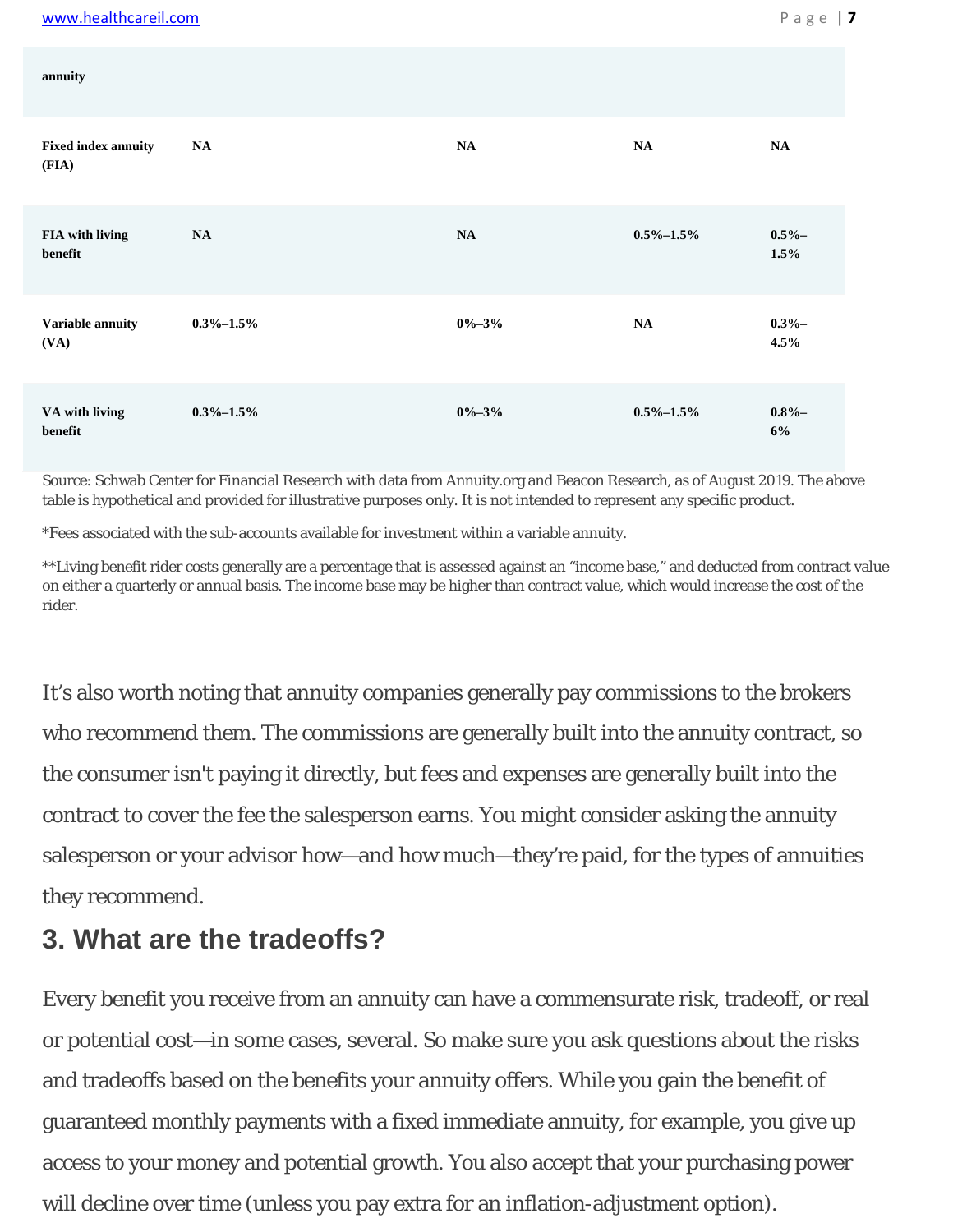#### **4. How will this annuity work with my other income?**

When considering annuities and whether a particular type of annuity fits your needs, do so in the context of all your retirement income, savings, investments, and assets, and determine which purpose each income stream will serve. You'll probably already have one form of income—monthly payments from either Social Security or a government pension and that might be enough to satisfy your need for lifetime guaranteed income.

But if you're concerned about outliving your savings and want a higher level of guaranteed income that doesn't depend on markets, one strategy might be to allocate a portion of your retirement savings to a fixed-income annuity and invest the rest in a portfolio of investments. A combination of annuity payouts and portfolio can be particularly helpful if what you receive from Social Security or a pension doesn't meet your financial needs.

Another approach is to purchase a deferred income annuity that begins to pay out only later in life. This requires a smaller investment, usually 5%–10% percent of your savings, and help protect against the risk of outliving your portfolio. Here again, you'll be able to diversify the remainder of your savings in a way that allows for liquidity, additional income, and growth potential—and feel more confident in drawing money from your portfolio sustainably early in retirement.

FIAs and variable annuities that may have optional living benefits can also work with your existing sources of retirement income and portfolio, but these can be more complex and warrant additional questions and scrutiny. Make sure you understand the details before you buy.

Regardless of the strategy you choose, it's reasonable to use predictable and—if possible guaranteed income sources to cover essential expenses in retirement such as food, housing, and utilities. Then look to your portfolio to fund more flexible or less essential expenses. If you understand the details, having a baseline of income from an annuity in combination with your investments can provide the combination of protection, flexibility, and potential for growth you need to enjoy retirement.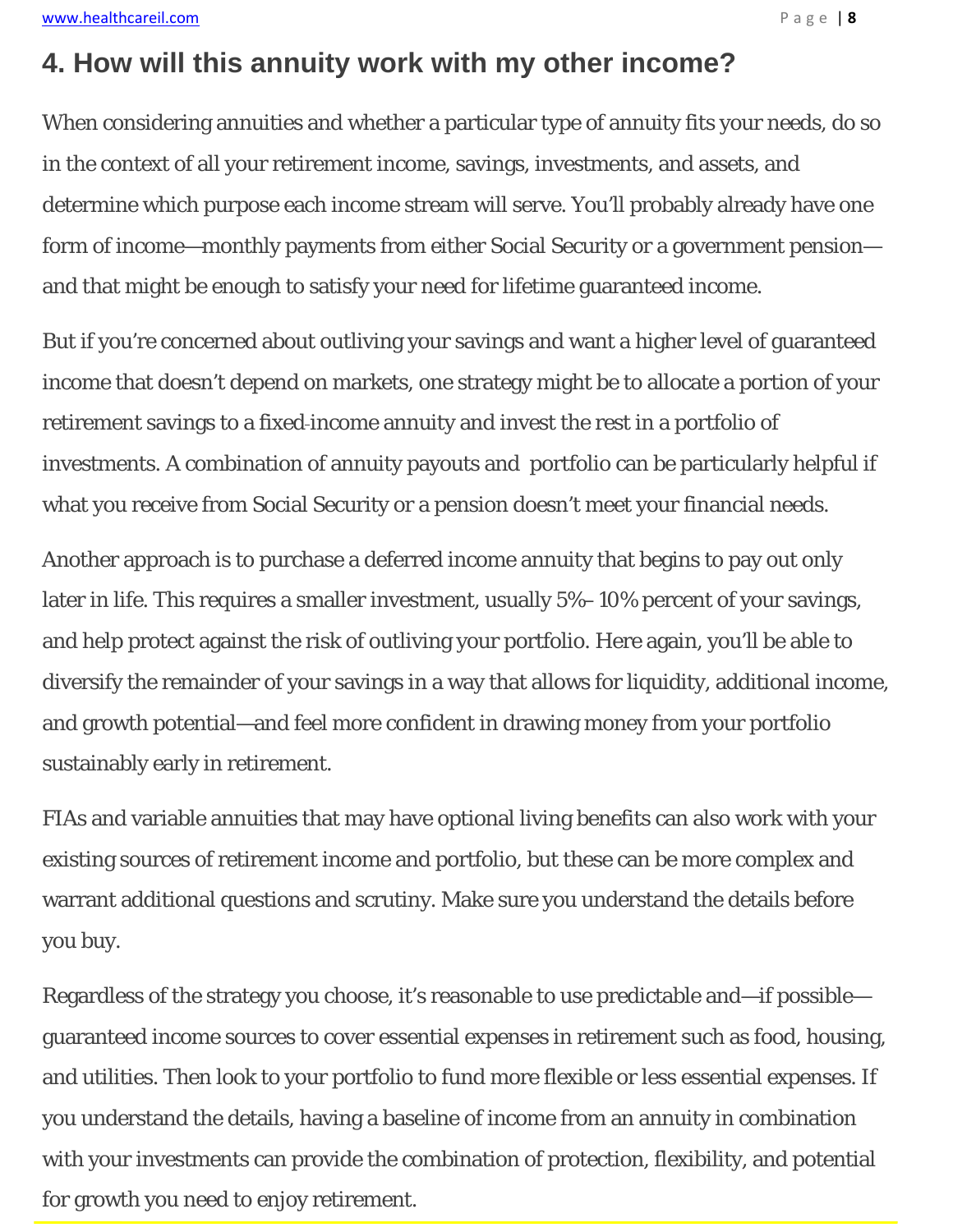# **Financial FAQs: Working After Retirement**

By Rob Williams

After you retire, you may discover that you want to return to work for an extra stream of income or for the benefits of activity and a second career. Whatever the reason, it's helpful to plan ahead because your Social Security benefits, health insurance, and tax situation may be affected.

To help you decide whether returning to work would benefit you, here are answers to some frequently asked questions:

## **Q: What financial issues should I consider if I return to work?**

Work-related expenses, including transportation, food or business attire, will likely return. Your income will be subject to income and payroll taxes, and combined with your existing income, may change your tax situation. Also keep in mind that earned income may affect your Social Security benefits, as well as how much is taxed.

If you want a clear idea of how going back to work might affect your finances, crunch the numbers and do some "what-if" planning. Don't hesitate to get help from a financial planner and tax professional with the more complex tax and retirement benefit implications.

## **Q: Will my Social Security benefits be reduced if I return to work?**

Whether your Social Security income is reduced depends on your age. For people born in 1943 or later, the Social Security Administration (SSA) defines full retirement age (FRA) as between 66 and 67. If you haven't yet reached your full retirement age, working could temporarily reduce your Social Security benefits. Consider the following:

If you go back to work before reaching your FRA, \$1 in benefits will be deducted for every \$2 you earn above the annual limit (which is \$18,960 in 2021).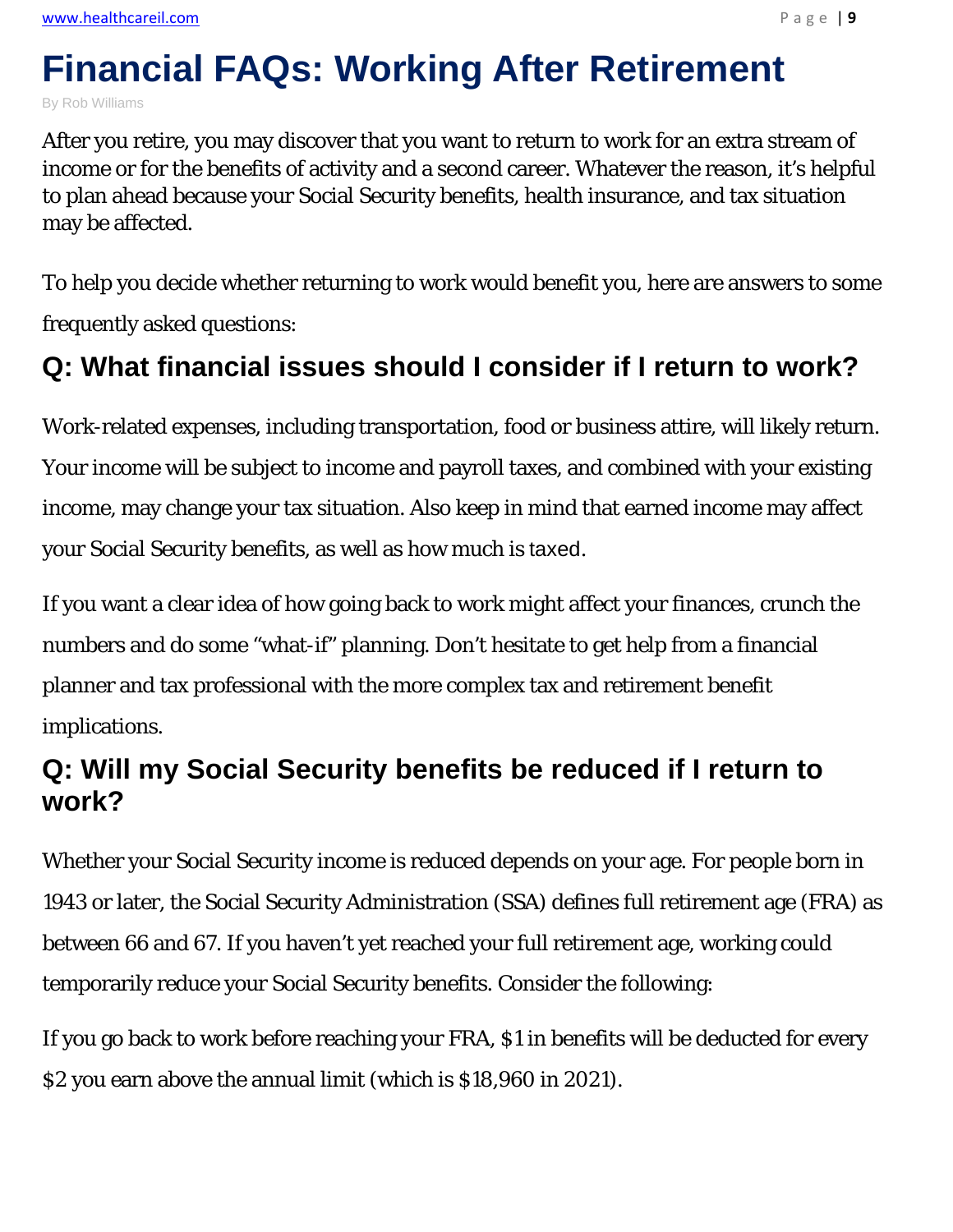EXAMPLE: You retire early and go back to work before you reach your full retirement age. In that time you earn \$30,000 in salary. Because you are \$11,040 over the annual limit, your Social Security benefits are reduced by \$5,520.

If you go back to work during the year you reach your full retirement age, \$1 in benefits will be deducted for every \$3 you earn above a higher limit (\$50,520 in 2021), but only counting earnings before the month you reach your FRA.

EXAMPLE: You work all year and reach your full retirement age in June. From January 1 to May 31 you earned \$15,000. Because your earnings are under the limit, your Social Security benefits for the year are unaffected.

EXAMPLE: You work all year and reach your full retirement age in June. From January 1- May 31 you earn \$51,920. At this point you have earned \$1,400 over the annual limit, which reduces your Social Security benefits for the year by \$466.

Starting the month you hit your full retirement age, your benefits are no longer reduced no matter how much you earn.

**Note:** A reduction in benefits due to the earnings test is temporary. After you reach full retirement age, the IRS re-calculates the benefit amount and gives credit for months that you did not receive a benefit due to earnings. So don't let a temporary reduction in payments alone keep you from returning to work in retirement. For more information, refer to "How we deduct earnings from benefits," at www.ssa.gov.

Remember, as long as you're working you, and your employer (if applicable), will need to pay the Social Security Federal Insurance Contributions Act (FICA) tax. Because Social Security benefits are based on your highest 35 years of income, the additional earnings may boost your Social Security benefits by replacing or filling in years where you had little or no earnings.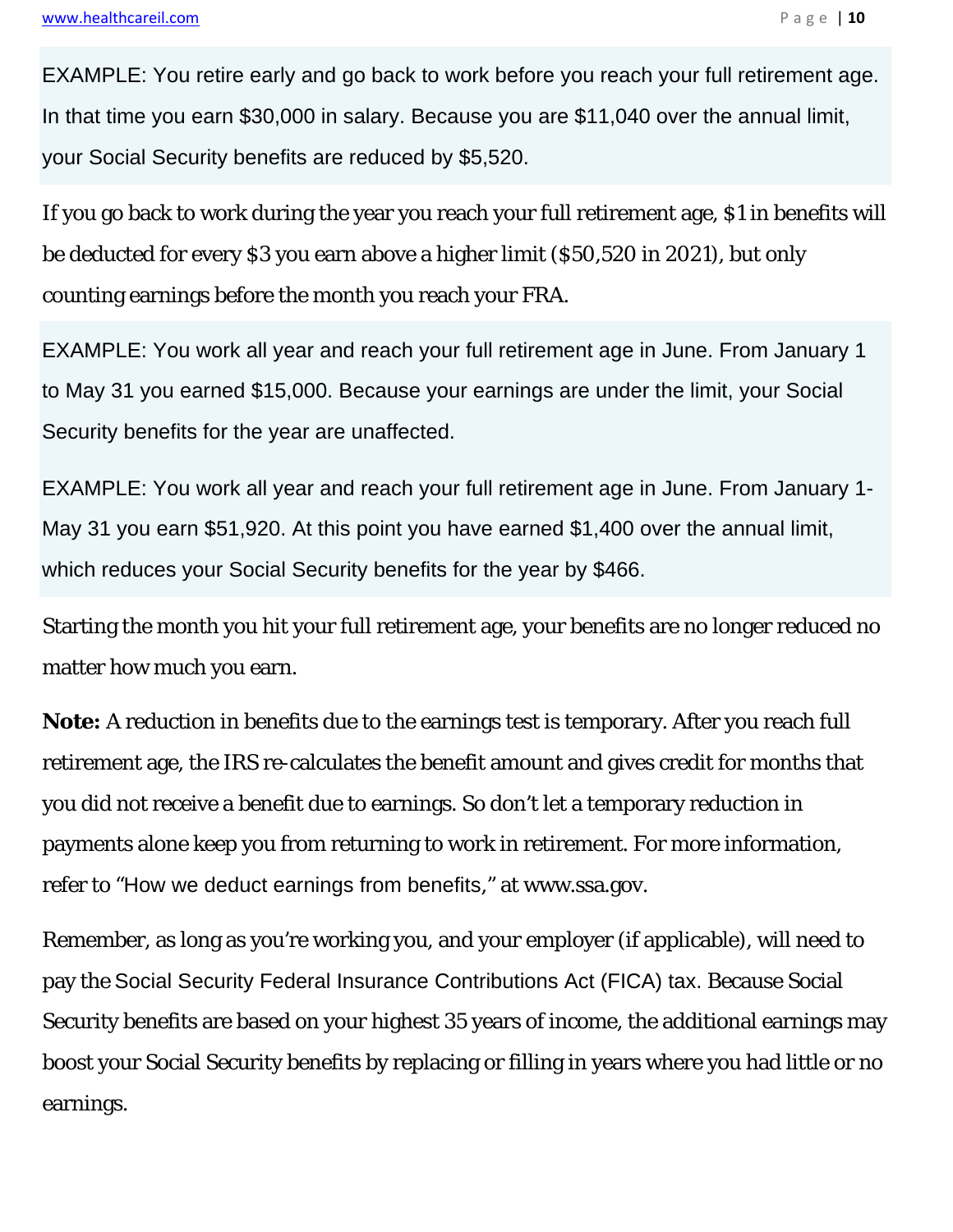You can estimate how much your annual benefits will be reduced by using the SSA's Retirement Earnings Test Calculator. For more information, see the SSA publication "How Work Affects Your Benefits."

## **Q: Will my Social Security benefits be taxable if I return to work?**

Your Social Security benefits may be taxable, depending on your modified adjusted gross income (MAGI). As your MAGI increases above a certain threshold (from earning a paycheck, for instance), a greater percentage of your benefits is subject to income tax, to a maximum of 85%.

## **Q: Can I pay back Social Security benefits I've already received, and then restart them later at a higher amount?**

If you've taken Social Security benefits early at a reduced rate, you have the option of paying back to the government what you've already received and restarting benefits at a later date with a higher payout. (You receive your largest monthly benefit by delaying retirement until age 70, but not beyond, so it never makes sense to wait past that age.)

The option to pay back Social Security is limited to the first 11 months' worth of benefits, and the SSA only allows repayment in the first year after you start to receive benefits.

For example, if you choose to receive benefits at age 62 and nine months later decide you'd like to return to work, you could stop receiving Social Security by withdrawing your application for benefits, pay back the benefits received, return to work and then defer your benefit up to age 70 to restart your benefits at a higher level. You aren't able to do this, however, if you wait longer than a year to pay back the benefits. Keep in mind that you will need to repay any money that was withheld from your checks, including Medicare premiums and income tax withholding.

## **Q: Will Medicare eligibility affect my potential health insurance benefits from my new employer?**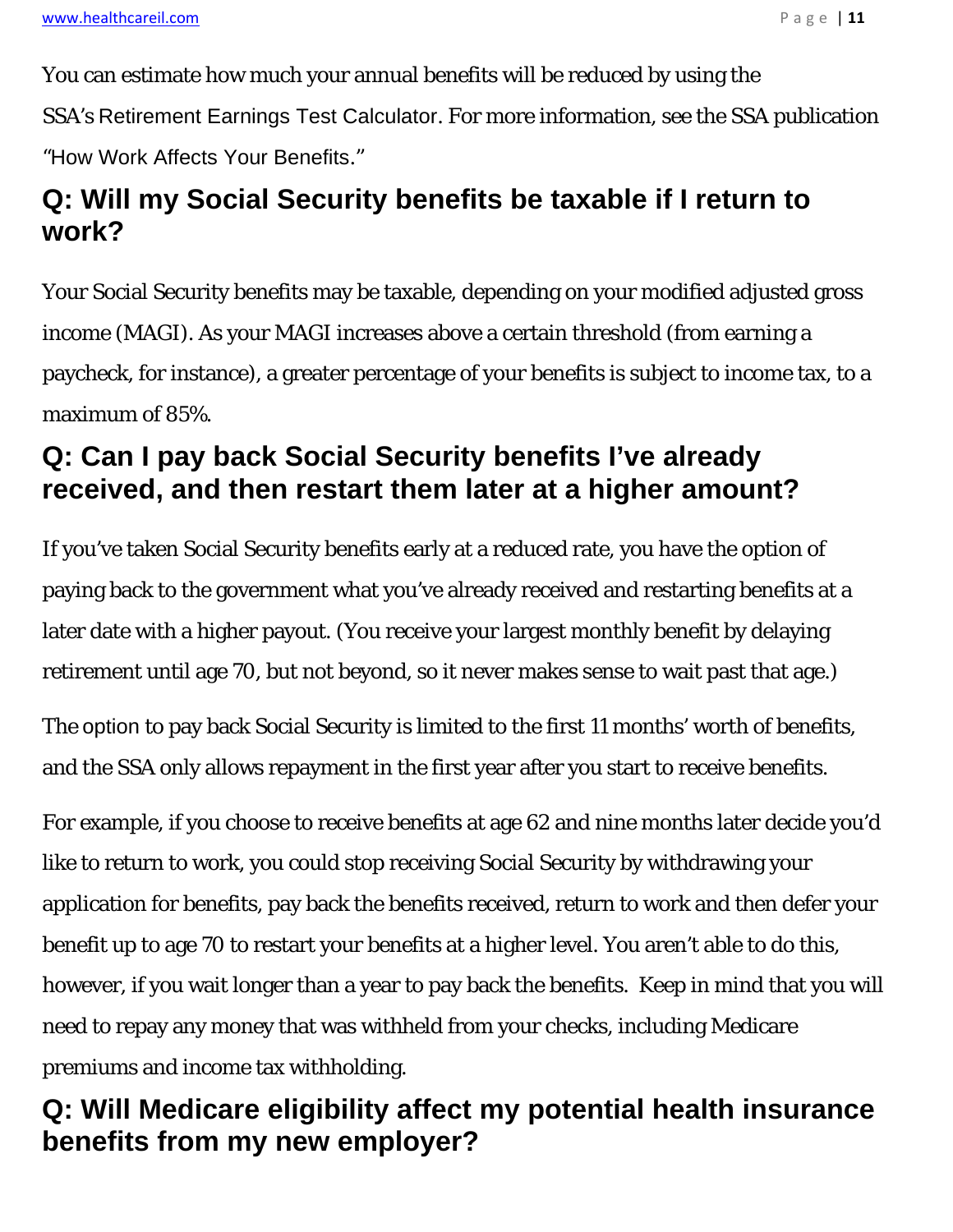Eligibility for group health insurance offered by an employer is one of the primary reasons many people under age 65 stay in, or return to, the work force. If you're 65 or older and already covered by Medicare, check with your employer's human resources department about how their insurance coverage would work with your Medicare. You can also read "Medicare and Other Health Benefits: Your Guide to Who Pays First."

If you have private health insurance, compare your benefits and coverage with plans offered by a new employer. Although group plans tend to be less expensive than individual policies, you could be better off keeping your individual policy rather than canceling it and hoping you can get your old coverage and rates back at a later date.

Both Medicare and Medigap have specific enrollment periods. You may be able to enroll after age 65 without penalties if for a period after age 65 you are receiving employer coverage. Pay close attention to Medicare enrollment periods if you have retiree health insurance from a former employer or are under COBRA. These types of coverage do not allow you to defer enrollment past age 65 without penalties and potentially leaving gaps in your coverage.

Also note that once you are enrolled in Medicare, you're not permitted to make contributions to a Health Savings Account (HSA). If you enroll in Medicare after reaching age 65, Medicare will backdate your enrollment by 6 months (but no earlier than age 65). To avoid an IRS penalty, make sure you stop contributions to the HSA in time.

#### **Q: Will my pension be affected if I return to work?**

The rules vary, depending on the plan, so check with your pension plan provider and the human resources department at your new employer to see if returning to work will affect your benefits or pension payments. This is especially important if you return to work for a former employer.

#### **Q: Will I need to take required minimum distributions from my IRA or 401(k) if I go back to work?**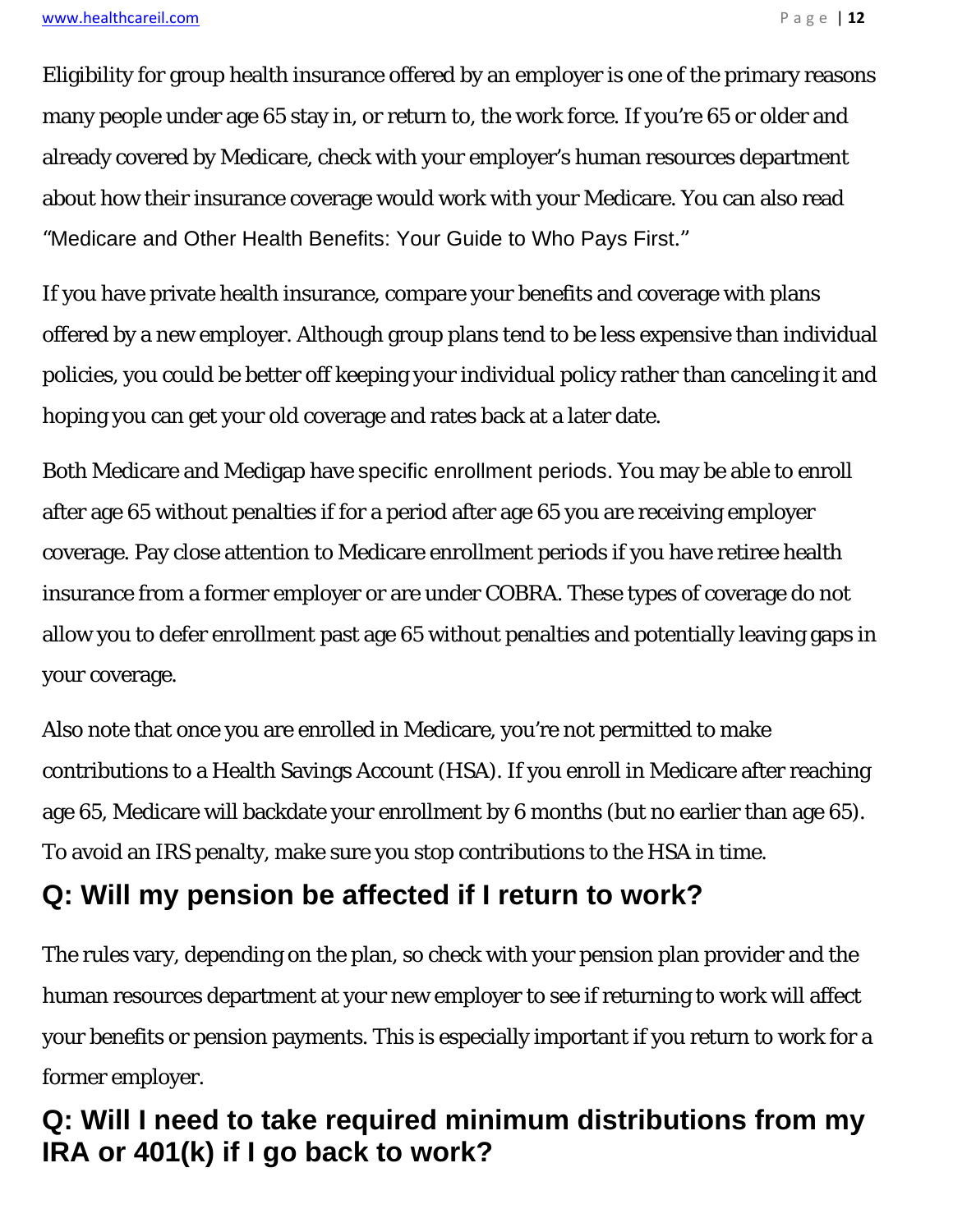Working past age 72 (70½ if turned age 70½ in 2019 or earlier) does not affect the required minimum distribution (RMD) rules for traditional IRAs—RMDs are still required. However, there are no RMD requirements for Roth IRAs.

The rules for qualified employer plans, such as 401(k)s, are different. If you continue to work past age 72, and do not own more than 5% of the business you work for, most plans allow you to postpone RMDs from your current—but not a prior—employer's plan until after you retire—to no later than April 1st of the year after retirement. If you have a 401(k) from a prior employer, you may still be subject to the RMD requirement. Check with your plan administrator for both your new and prior employers.

## **Q: Can I start contributing to my retirement accounts again?**

In most cases, under current law, you should be able to contribute to your employer's qualified retirement plan regardless of your age as long as you are working. If you meet relevant income limits, based on recent changes to tax law, you can also contribute to a traditional IRA or Roth IRA if you have earned income.

Whether the IRA contribution is tax deductible depends on your income and whether you're also an active participant in an employer-provided retirement plan. There are no age limits for Roth IRAs, although income restrictions apply.

#### **Q: If I go back to work, should I change my asset allocation to account for my new income?**

Generally, no. To build a retirement portfolio with a good chance of lasting your lifetime, we generally recommend that retirees who plan to use their investments primarily to support retirement spending versus a legacy or other goals allocate at least 20% (conservative) but no more than 60% (moderate) of their portfolios to stocks depending on their age, time horizon, and spending needs.

If you have saved enough that your investments aren't earmarked solely to your retirement, how much you allocate to stocks may be more flexible and depend on your personal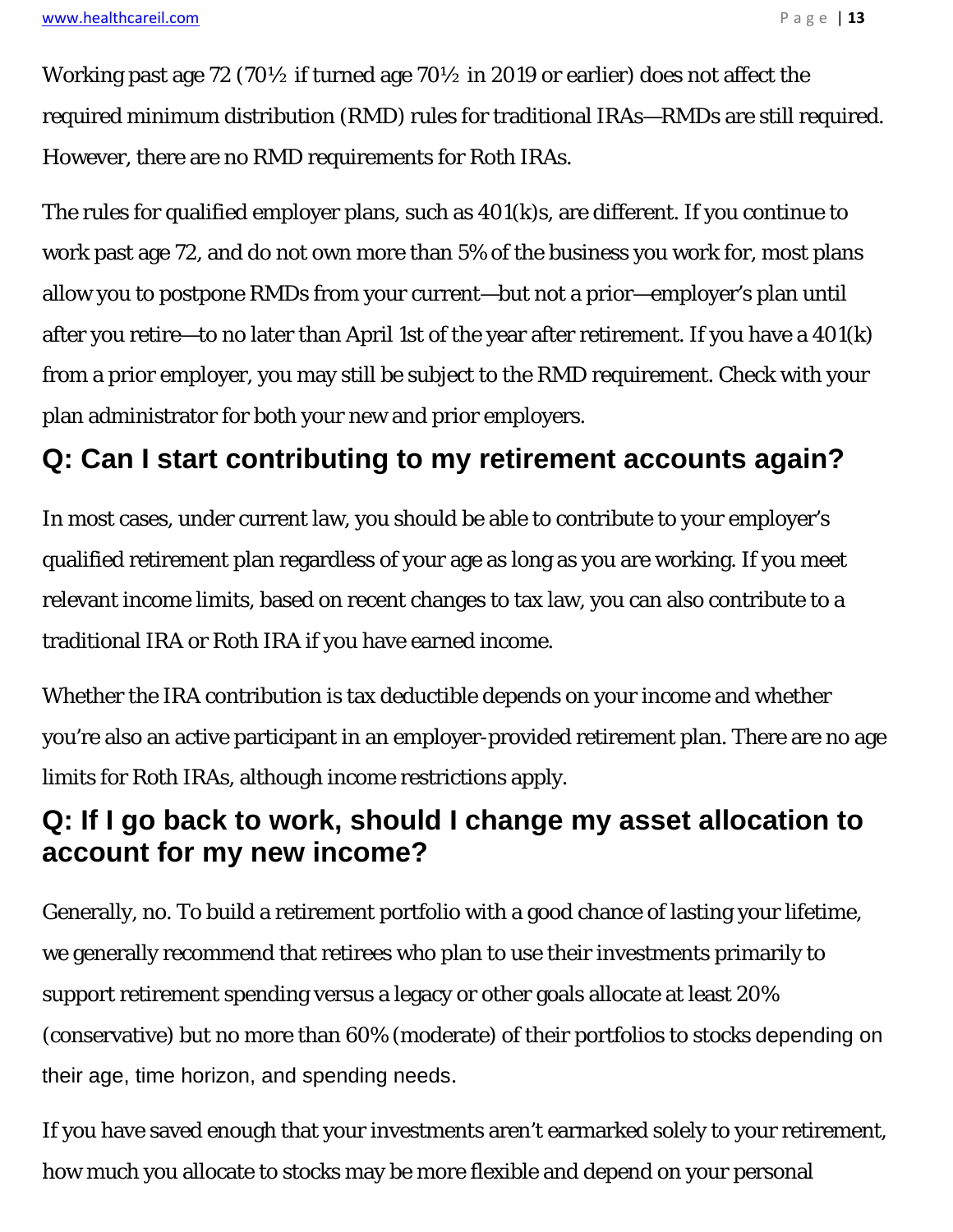circumstances time horizon, spending relative to the size of your portfolio, and risk tolerance.

## **The bottom line**

Returning to work after retirement is ultimately a personal decision that hinges on your financial circumstances, as well as your personal goals and lifestyle. When considering the financial implications, take into account all sources of income, compare budgets and determine the tax implications of various scenarios. As always, contact your financial advisor or other trusted financial professional for guidance.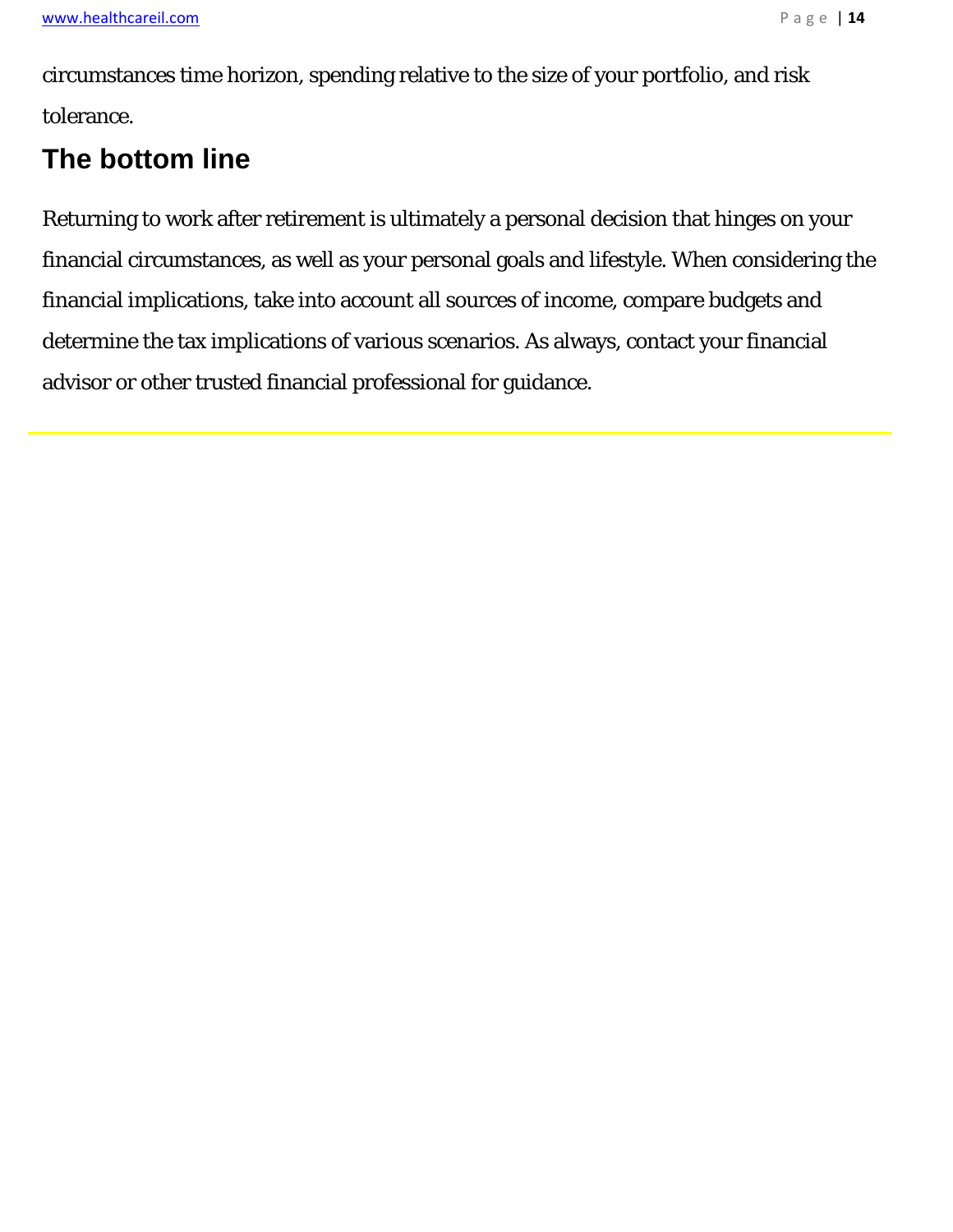# **Pandemic Accelerates Voluntary Benefit Offerings**

Figure 1: Why employers offer family-friendly benefits



| 0%             | 20%                        | 40%                                       | 60%                                                                        | 80%                                                       | 100% |
|----------------|----------------------------|-------------------------------------------|----------------------------------------------------------------------------|-----------------------------------------------------------|------|
|                |                            |                                           | Competitive pressure to recruit and retain talent                          |                                                           |      |
|                |                            |                                           |                                                                            | 72%                                                       |      |
|                |                            | Align with corporate strategy and mission |                                                                            |                                                           |      |
|                |                            |                                           | 65%                                                                        |                                                           |      |
| and objectives |                            |                                           | Support our organization's inclusion and diversity goals                   |                                                           |      |
|                |                            |                                           | 65%                                                                        |                                                           |      |
|                | "woman-friendly workplace" |                                           | Achieve recognition such as "best place to work" or                        |                                                           |      |
|                |                            | 44%                                       |                                                                            |                                                           |      |
|                |                            |                                           | Respond to regulatory actions (such as state mandates)                     |                                                           |      |
|                | 32%                        |                                           |                                                                            |                                                           |      |
|                | sustainability commitments |                                           |                                                                            | Support environmental, social and governance (ESG) and/or |      |
|                | 30%                        |                                           |                                                                            |                                                           |      |
|                |                            |                                           | Note: Percentage indicates "To a great extent" or "To a very great extent" |                                                           |      |

Note: Percentage indicates "To a great extent" or "To a very great extent

This Willis Towers Watson survey delves into employee benefits and why they are becoming more important.

The pandemic is driving more employers to offer voluntary benefits, with nearly all employers (94%) expecting these employee-pay-all or unsubsidized benefits to hold great importance in their organizations during the next three years, according to a survey by Willis Towers Watson.

The Emerging Trends in Health Care Survey found that employer interest in offering voluntary benefits has been burgeoning, with 94% of employers finding voluntary benefits to be important to their employee value proposition and Total Rewards strategy three years from now, compared with just 36% of employers deeming them to be important in 2018.

"Employers view voluntary benefits as a cost-effective way to offer employees a wide range of benefit options that best meet their needs," said Lydia Jilek, senior director, Voluntary Benefits Solutions, Willis Towers Watson. "The pandemic has given rise to an increase in benefits that protect employees against big hospital bills and loss of income, and provide personal protection."

#### **Survey Identifies Top Five Growing Benefits**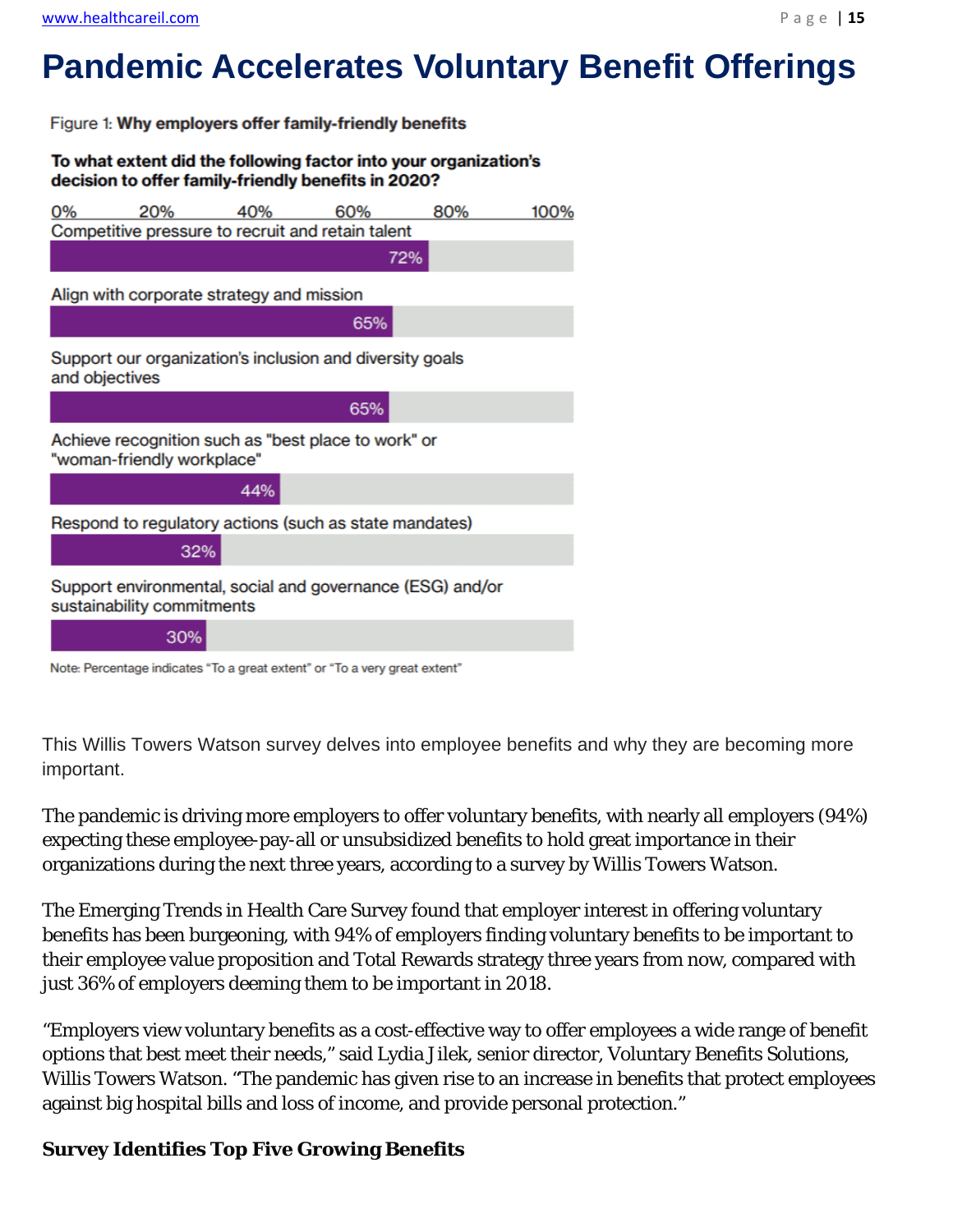As employers face a different landscape, they are proactively expanding their voluntary benefits to address new trends and better meet the needs of a diverse workforce, especially those affected by the pandemic.

The top five fastest growing benefits are:

| <b>Voluntary benefit</b> | <b>Currently offered</b> | Will offer by 2022 or<br>beyond | Percentage point<br>change |
|--------------------------|--------------------------|---------------------------------|----------------------------|
| Identify theft           | 53%                      | 78%                             | $+25%$                     |
| Hospital indemnity       | 42%                      | 65%                             | $+23%$                     |
| Pet insurance            | 47%                      | 69%                             | $+22\%$                    |
| Critical illness         | 57%                      | 76%                             | $+19%$                     |
| Group legal              | 58%                      | 75%                             | $+17%$                     |

The survey also found that the following voluntary offerings are among the most widespread benefits, services and perks that employers currently offer or are planning to offer over the next two years:

- Financial planning/counseling through an existing vendor (93%)
- Tuition reimbursement programs (88%)
- Telephonic financial planning/counseling (77%)
- Onsite fitness center (54%)
- Backup childcare (48%)
- Elder care (44%)

"Our research shows that employees are craving more voluntary and flexible benefits," said Jilek. "Employers are supplementing existing core benefits with more personalized benefits to provide additional ways to support their employees' overall wellbeing and enhance the perceived value of their benefit offerings — including adding voluntary benefits to the core benefits administration flow."

#### **About the survey**

A total of 446 employers participated in the 2021 Emerging Trends in Health Care Survey, which was conducted between February 23 and March 12, 2021. Among those, 238 employers, who employ 3.7 million workers, responded to the voluntary benefits section of the survey.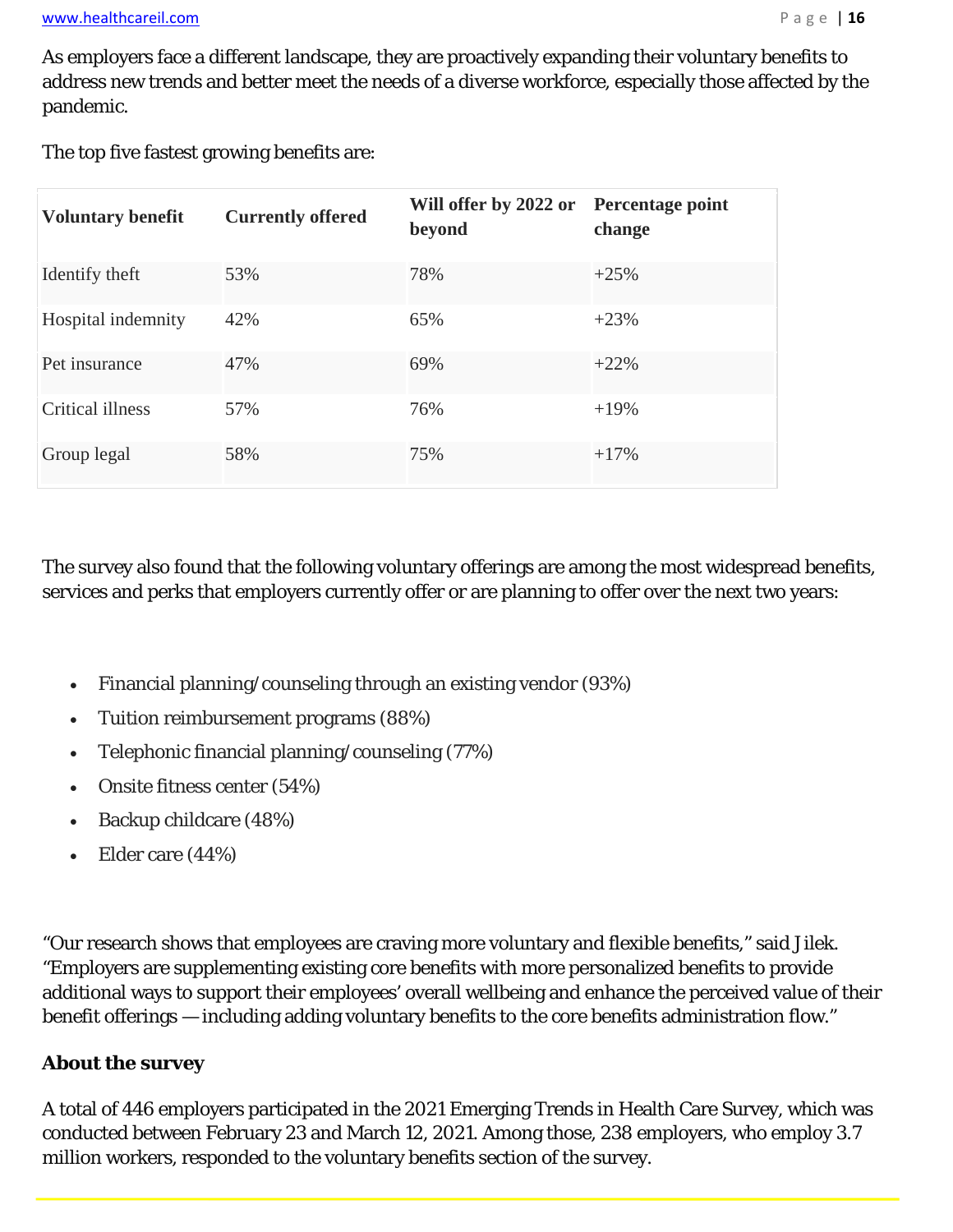# **The importance of holistic care when tackling chronic pain and mental health**

by Bethan Moorcraft 30 Apr 2021

Mental health in the United States is in dire straits. According to Mental Health America's (MHA) 'The State of Mental Health in America 2021' report, the prevalence of mental illness among youth and adults is increasing, and the COVID-19 pandemic has only made the situation worse. The number of people looking for help with anxiety and depression skyrocketed from January to September 2020, and the number of people screening with moderate to severe symptoms also increased in that period.

This is a big concern for workers' compensation insurers and employers because mental health is inextricably linked to the outcome of bodily injury claims, especially if an injured worker is experiencing chronic pain. If injured workers do not receive adequate support for both their physical and mental recovery, then their workers' compensation claims can inflate dramatically in severity.

"There's a strong correlation between chronic pain and mental health," said Dr. Melissa Burke, vice president, head of Managed Care and Clinical for AmTrust Financial Services. "When we see an individual that is suffering from chronic pain, we first want to find out the root cause of that pain. If we're able to rule out physical [distress], it could be caused by fear, anxiety or depression. We need to figure out what's really behind an injured worker's pain, and how we can treat those symptoms in order to improve their overall outcome."

AmTrust has embraced the concept of holistic care and pain management. The insurer's internal nurse case managers are trained to engage closely with injured workers to provide ongoing support, information and resources throughout their recovery. This is important, according to Burke, so that injured workers know what to expect from their injury, they understand how to manage their pain, and they're not left isolated, looking for external help or catastrophizing their injury.

"The concept of staying connected became even more important during the COVID-19 pandemic," Burke told *Insurance Business*. "There are so many concerns, fears and unknowns tied to the pandemic, and when you add a work-related injury on top of that, people just need more support. We had to check in more to ensure people were staying connected and to support the prevention of mental health issues, such as depression and anxiety, from their injuries. We were able to bring in additional services like telehealth, behavioral health, psychiatry, cognitive-behavioral therapy support, and other coping mechanisms to provide a personalized path to recovery for every injured worker."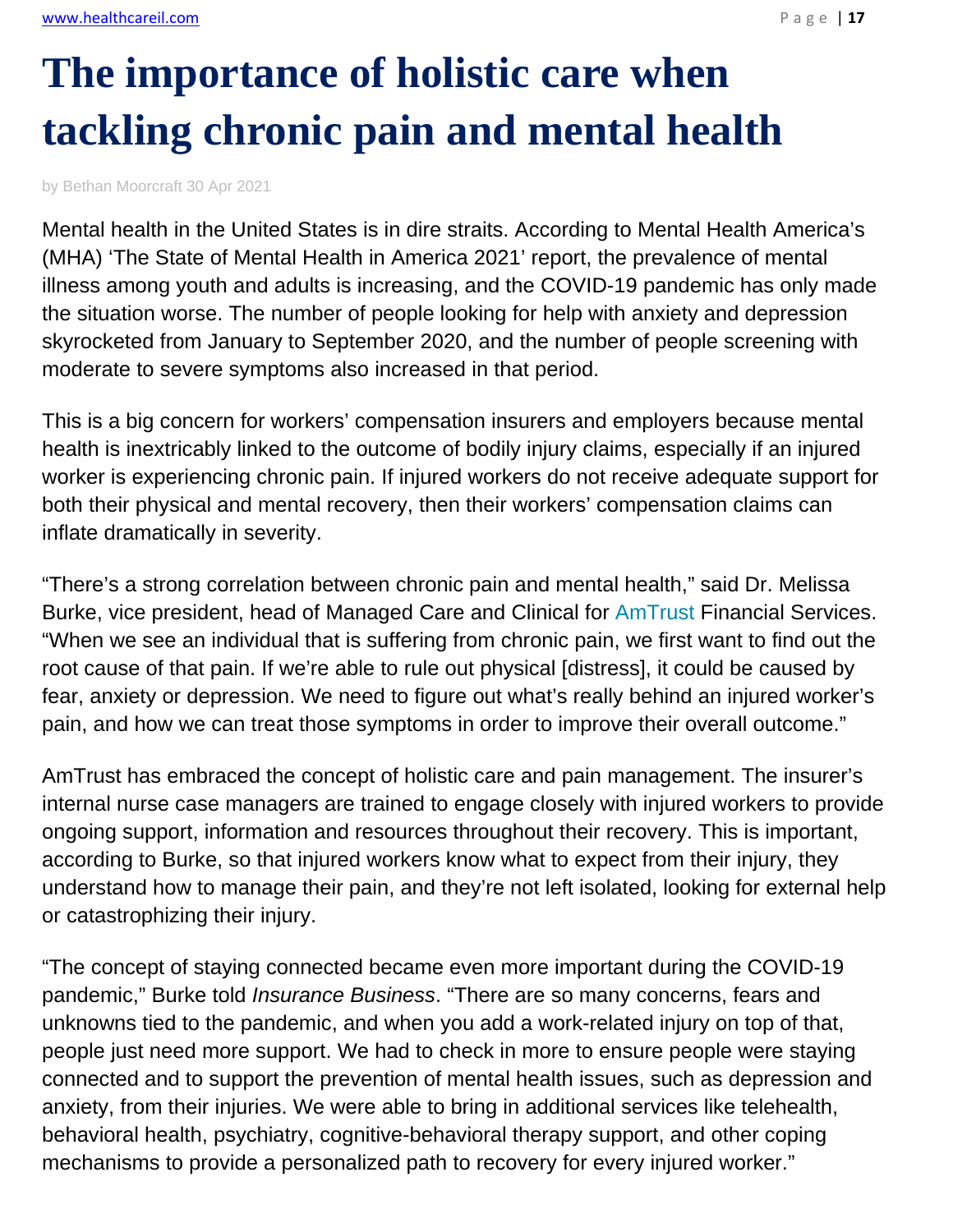#### www.healthcareil.com **Department of the COVID-2000** Page | 18

Employers also have a part to play in supporting injured workers and helping them to stay mentally healthy. They need to remove any remaining stigma around the topic of mental health and make it something that employees are comfortable discussing. They also need to stay connected with their employees, and encourage them to utilize mental health resources if they need help as they're recovering from injury.

 "It's about doing the right thing for the injured employee overall because that leads to a better outcome," Burke stressed. "If we can treat an injured worker holistically, and teach them coping mechanisms to deal with their pain rather than prescribing opioids, medical marijuana, or any other pain masking substance, then they're going to have a better quality of life. That's our goal at AmTrust – to improve the quality of care and recovery – and that helps society overall.

"Things like opioids are inexpensive on the front-end, but they end up costing more and negatively impacting the quality of an injured employee's life as the timeline extends. It's so important to put more effort in upfront, and to explain the value and the need for pain coping mechanisms and cognitive behavioral therapy because that will lead to a better outcome – both physically and mentally - in bodily injury claims."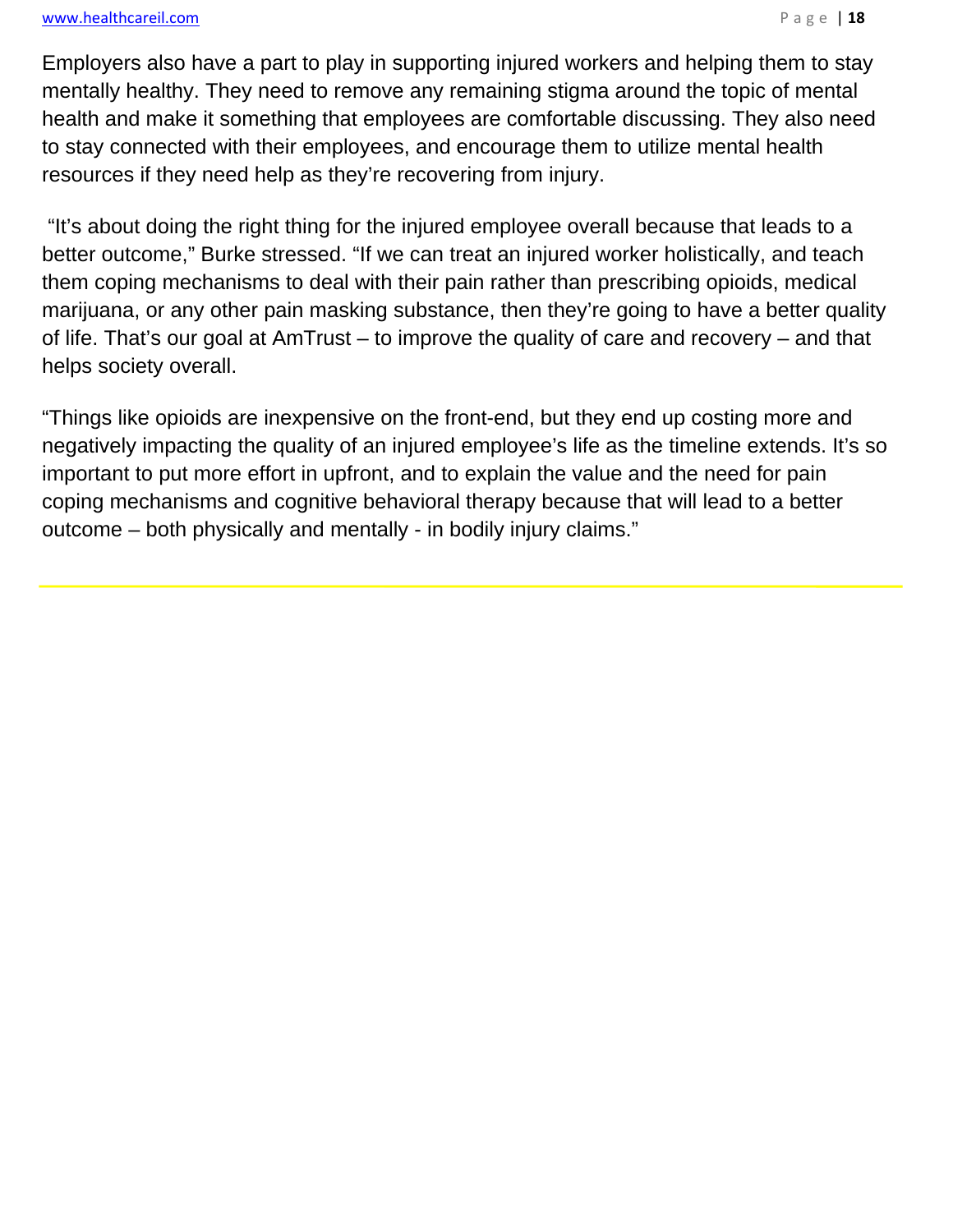# **Inflation isn't everywhere**

**Rick Newman Senior Columnist** Tue, June 15, 2021

Inflation has hit the highest level since 2008, when gas prices exceeded \$4 per gallon. Overall prices are up 4.9% during the last 12 months, with the biggest jumps in pandemic-affected parts of the economy. A shortage of semiconductors needed for new cars has pushed used-car prices up 30%. Transportation costs, driven by rising airfares, are up 20%, with volatile gas prices up 56%. Surging demand for real estate has pushed home prices up 13%, with many buyers shut out completely.

Consumers have clearly noticed, with inflation expectations rising, according to the New York Federal Reserve. What consumers may not have noticed, however, is that there's little to no inflation in important parts of the economy, with Americans getting a break on some costs to help offset rising costs elsewhere.

The cost of medical care, for instance, has risen just 0.9% during the last year. That's a sharp slowdown from the average of 2.8% during the last 10 years, and 4% in a few years. College tuition is up just 0.3% during the last year, compared with an average 2.7% annual increase during the last decade.

Home prices soared during the pandemic, spurred by historically low interest rates, strong demand and a shortage of new homes. But renters have been getting good deals, with average rent rising just 1.8% during the last year. In cities such as New York and Chicago, rents have dropped as people fled to more open areas, either temporarily or permanently.

Day care and preschool costs are up just 1.6%. Personal care services are up by the same amount. Educational costs, including things like books and supplies, are up just 1.9%. And technology, including computers, smartphones and Internet service, is flat, with just a 0.1% annual price change.

#### **'Transitory factors'**

These odd inflation disparities reflect the ongoing disruptions the pandemic wrought on the global economy—and suggest inflation is a temporary phenomenon, not a long-term worry. "Transitory factors are driving prices higher right now," economist Evan Karson of Moody's Analytics wrote in a June 11 report. "We do not anticipate inflation of this speed to be the new norm. The economy's reopening is a one-off event that is lifting prices of most leisure services, including admission tickets, airfare, hotels and rental cars."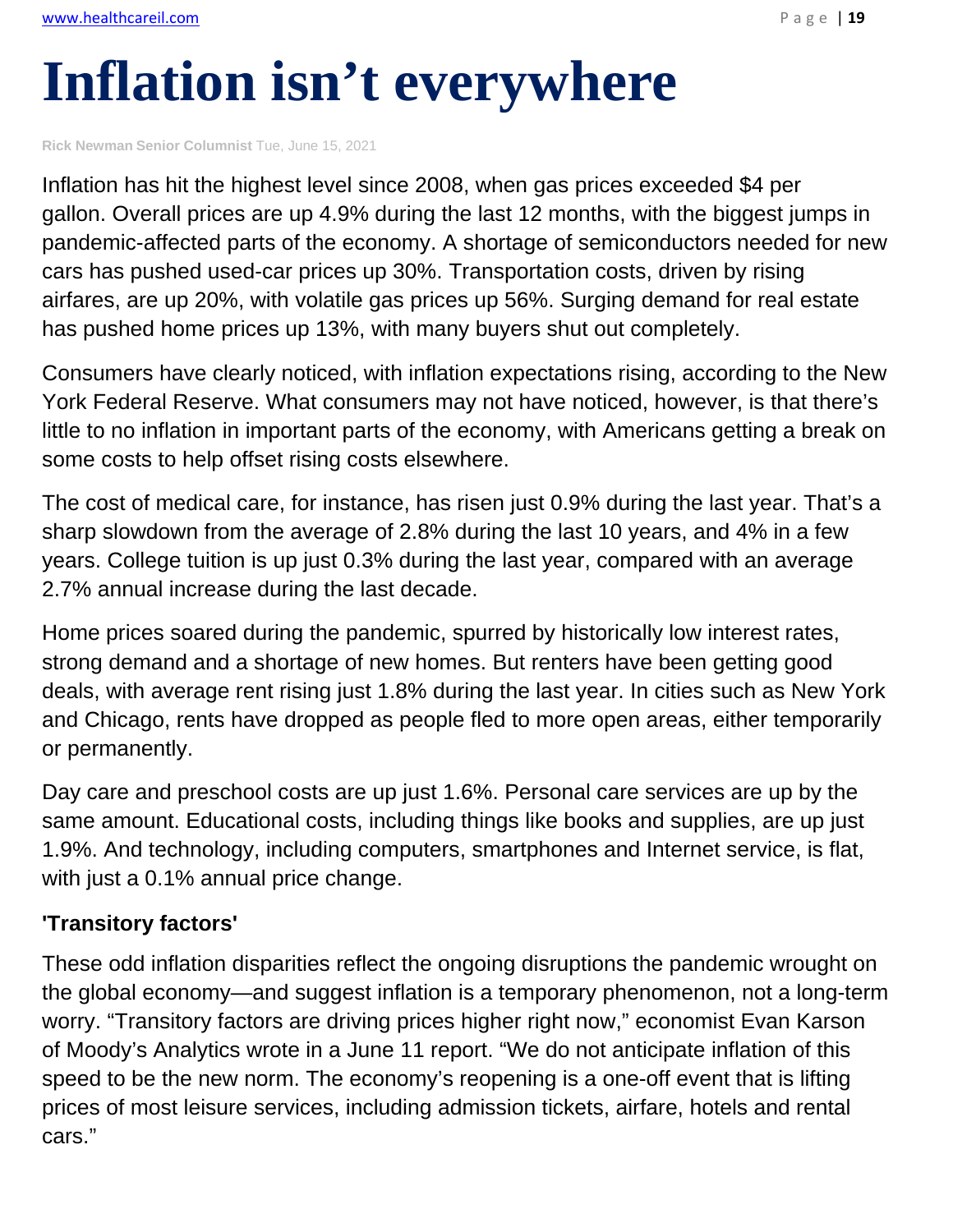#### www.healthcareil.com **blue and the set of the set of the set of the set of the set of the set of the set of the set of the set of the set of the set of the set of the set of the set of the set of the set of the set of the**

In some ways, these scattershot inflation surges may not be as painful as the numbers make them sound. Many car shoppers can put off a purchase until more supply comes online and prices moderate. Leisure travel is discretionary. And the expenses people have to pay—rent, school costs, medical care— are things that have gone up the least. The one exception is gasoline, now around \$3.10 per gallon. Still, that's within the range of the historical average for the last 15 years.

The lumber market may foretell where pandemic inflation is heading. Lumber prices hit record highs in May, due to supply shortages, strong demand for homes and a national remodeling binge. But prices have plunged 40% in just a few weeks and seem headed back toward normal levels. Since the surge in prices was adding as much as \$36,000 to the average cost of a new home, the normalization of lumber prices will spell relief throughout the economy.

The Biden White House and the Federal Reserve insist the recent bout of inflation is "transitory," and many economists agree. That means there's no need for the Fed to start raising interest rates to combat inflation, as it has done in the past, since inflation should abate on its own. Financial markets also seem unperturbed, with the S&P 500 recently hitting a new record and bond prices subdued.

Consumers are in relatively good shape, too, with a glut of savings from a year of inactivity and wages that have held up well, for those who remained employed. Average hourly earnings are up 2% during the last year, which is much less than the 4.9% inflation rate, suggesting the typical worker is falling behind. But since February 2020 the last month before the pandemic disruptions—earnings are up 6.4%. That's a statistical quirk reflecting a huge jump in average wages after the pandemic shutdowns last year, which happened because lower-paid workers got laid off in disproportionately large numbers, boosting the average for those still working. Aside from some 8 million people who are still unemployed, workers have held up better than many economists expected. They may not like inflation, but they can probably handle it.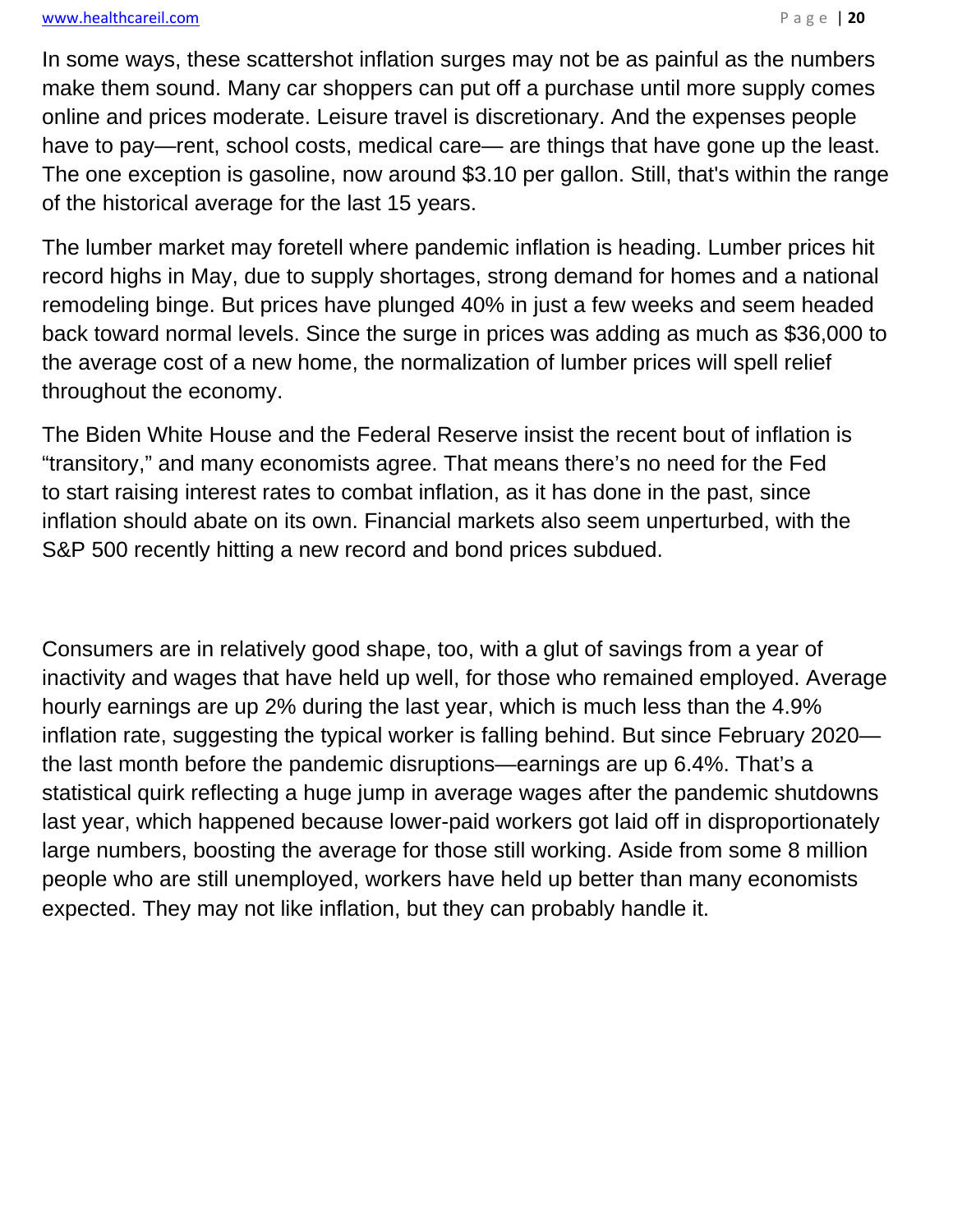# **Your Blood Pressure and Your Health**

BCBSIL Connect Team May 11, 2020

Your blood pressure is a big deal. Keeping it in a healthy range is one of the best things you can do for your health. That's because high blood pressure is the single biggest risk factor for heart disease, stroke and other health problems.

High blood pressure can be deadly. Many times, people don't know they have it. That's why it's called "the silent killer." The only way to know if you're at risk is to have it checked often.

As many as 1 in 3 U.S. adults has high blood pressure. That's about 75 million people. High blood pressure, also called hypertension, raises the risk of kidney disease, stroke, heart attacks and other serious health issues.

#### **What Exactly Is It?**

Blood pressure is the force of blood against your artery walls as it circulates through your body. Blood pressure often rises and falls throughout the day, but it can cause health problems if it stays high for a long time.

#### **Are You at Risk?**

Anyone, including children, can get it. Some things that are beyond your control can raise your risk for high blood pressure. These include your age, sex, and race or ethnicity. But you can work to cut your risk factors  $\triangleq$  with lifestyle changes. That includes keeping a healthy weight and being physically active. Talk with your doctor about the best ways to reduce your risk for high blood pressure.

#### **What Are the Signs and Symptoms?**

High blood pressure usually has no warning signs or symptoms, so many people don't realize they have it. That's why it's vital to visit your doctor and have your blood pressure checked regularly.

#### **How Do You Know if It's High?**

Having your blood pressure checked is the only way to find out if you have high blood pressure.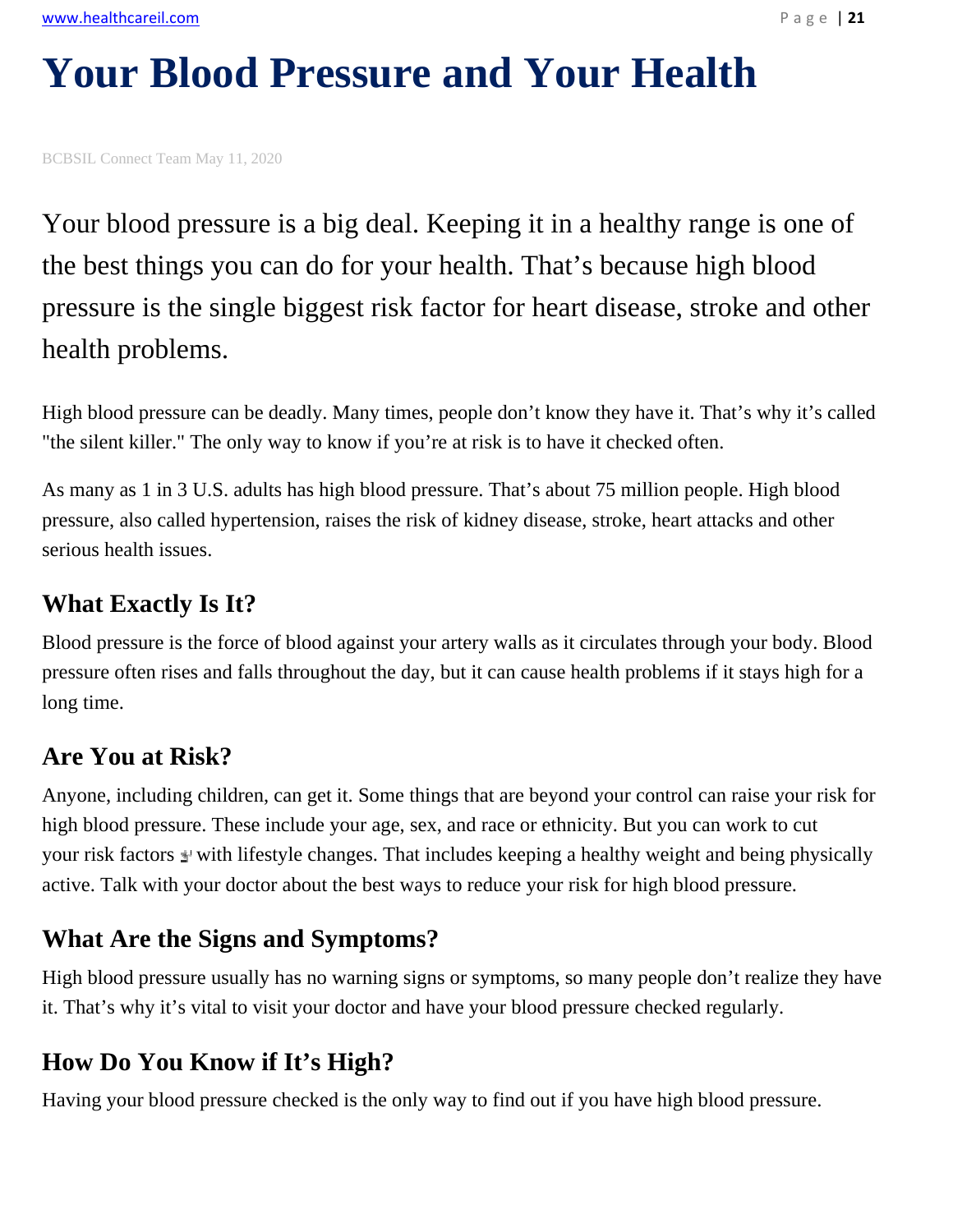Blood pressure readings measure two things. One is the force that pushes on the walls of your blood vessels as they carry blood and oxygen to your organs. That is called systolic pressure. It's the top number.

The second number is the pressure in your blood vessels when your heart rests between beats. That is called diastolic pressure.

If either number is too high, it means that your blood vessels are under too much pressure. That can raise your risk for blood clots and other serious health problems.

One method your doctor uses to measure your blood pressure is wrapping an inflatable cuff with a pressure gauge around your arm to squeeze the blood vessels. Then they listen to your pulse with a stethoscope while releasing air from the cuff.

The gauge measures the pressure in the blood vessels when the heart beats (systolic) and when it rests (diastolic).

#### **How Is It Treated?**

If you have high blood pressure, your doctor may prescribe medicine to treat it. And lifestyle changes can be just as important as taking medicines.

Try these tips for lowering your blood pressure from the American Heart Association:

- Eat a healthy diet. Limit salt (sodium), fat and cholesterol.
- Maintain a healthy weight. Talk with your doctor if you need help.
- Trim your alcohol intake.
- Make physical activity a daily part of your life. Talk with your doctor before starting any type of exercise program.
- If you smoke, quit.
- Deal with stress and tension. Try walking, writing in a journal, meditation, relaxation techniques or yoga.
- Get your family involved in your plan.

If you have high blood pressure, be sure to take any medication your doctor orders as directed. If you have any side effects, don't stop taking it without checking with your doctor first.

Sources: High Blood Pressure, <sup>R</sup> Centers for Disease Control and Prevention (CDC), 2020; Measure Your Blood Pressure, N<sup>T</sup> CDC, 2020; Know Your Risk for High Blood Pressure,  $\mathbb{B}^1$ CDC, 2020; Changes You Can Make to Manage High Blood Pressure,  $\mathbb{B}^1$  American Heart Association, 2017